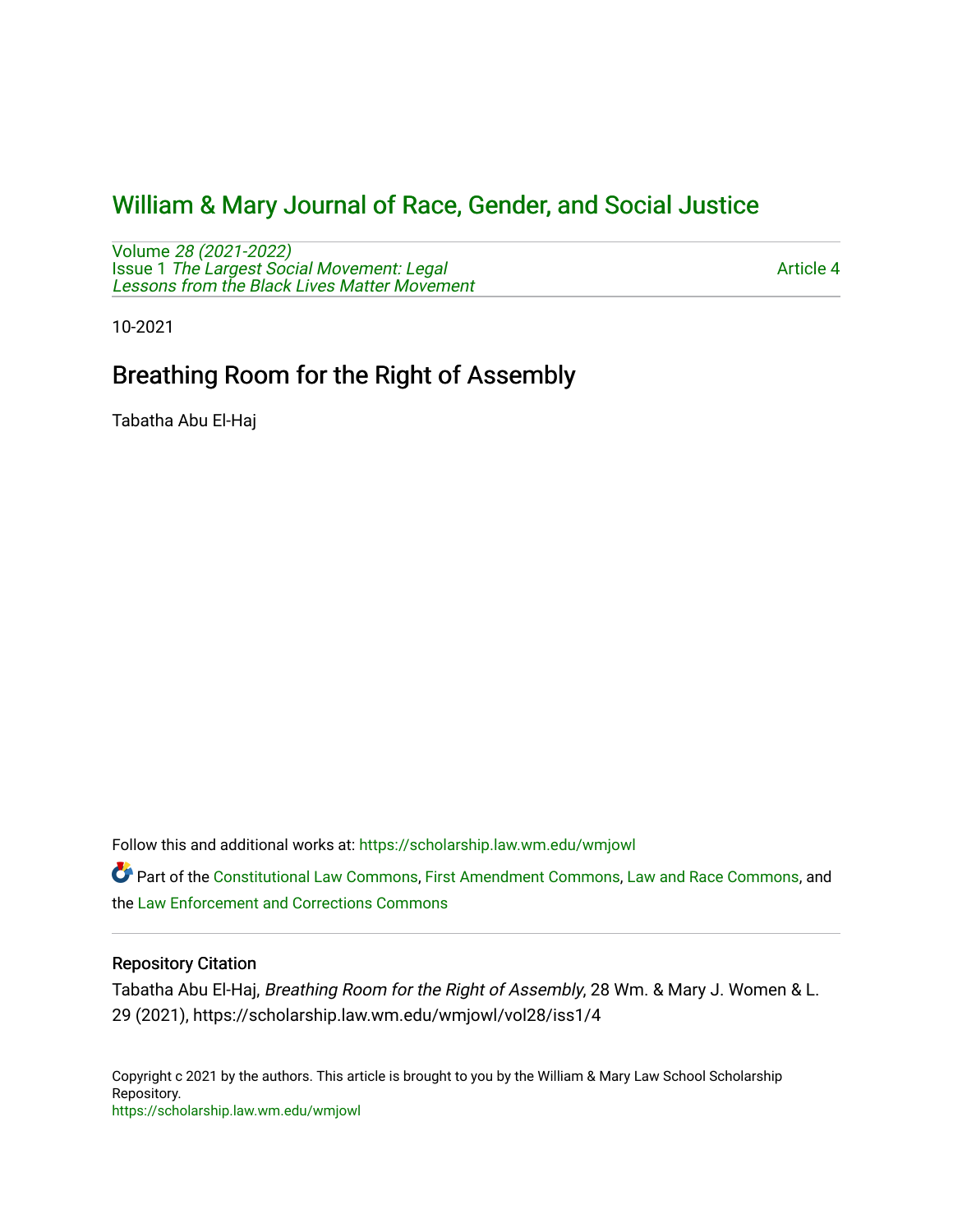### BREATHING ROOM FOR THE RIGHT OF ASSEMBLY

## TABATHA ABU EL-HAJ\*

#### **ABSTRACT**

This Article explores the legal and political fault lines that the wave of protests highlighting police violence and systemic racism in the summer of 2020 reveal. It focuses in depth on Detroit, Michigan, as a window into the ways that the First Amendment, as currently construed, under-protects those seeking political change and racial reckoning by demonstrating in the streets.

#### **INTRODUCTION**

- I. PROTESTERS ON THE STREETS OF DETROIT
- II. DETROIT WILL BREATHE: FEDERAL LITIGATION
- III. POLITICS OF BACKLASH
- IV. DISMISSALS AND THE CHILLING OF POLITICAL PARTICIPATION
- V. REFLECTIONS ON THE RIGHT OF ASSEMBLY
- VI. THE CAMPUS MARTIUS, DETROIT—CIRCA 1900

#### **INTRODUCTION**

*But somewhere I read of the freedom of assembly. Somewhere I read of the freedom of speech. Somewhere I read of the freedom of press. Somewhere I read that the greatness of America is the right to protest for rights.*<sup>1</sup>

On May 25, 2020, George Floyd was murdered, at age forty-six, by a Minneapolis police officer during an arrest for allegedly using a counterfeit \$20 bill.<sup>2</sup> The video of Officer Derek Chauvin, callously kneeling on Floyd's neck for nearly nine minutes while he lay face

<sup>\*</sup> Professor of Law, Drexel University Thomas R. Kline School of Law. I am honored to have been invited to reflect on the significance of the summer of 2020's racial justice protests by the *Journal of Race, Gender, and Social Justice* and would like to extend a special thanks to Shae Randolph for her excellent research assistance.

<sup>1.</sup> Alsaada v. City of Columbus, No. 2:20-cv-3431, 2021 WL 1725554 at \*1 (S.D. Ohio Apr. 30, 2021) (citing Martin Luther King, Jr., *I've Been to the Mountaintop* (Apr. 3, 1968)).

<sup>2.</sup> Evan Hill, Ainara Tiefenthäler, Christiann Triebert, Drew Jordan, Haley Willis & Robin Stein, *How George Floyd Was Killed in Police Custody*, N.Y. TIMES (Apr. 20, 2021), https://www.nytimes.com/2020/05/31/us/george-floyd-investigation.html [https:// perma.cc/E46W-X4AL].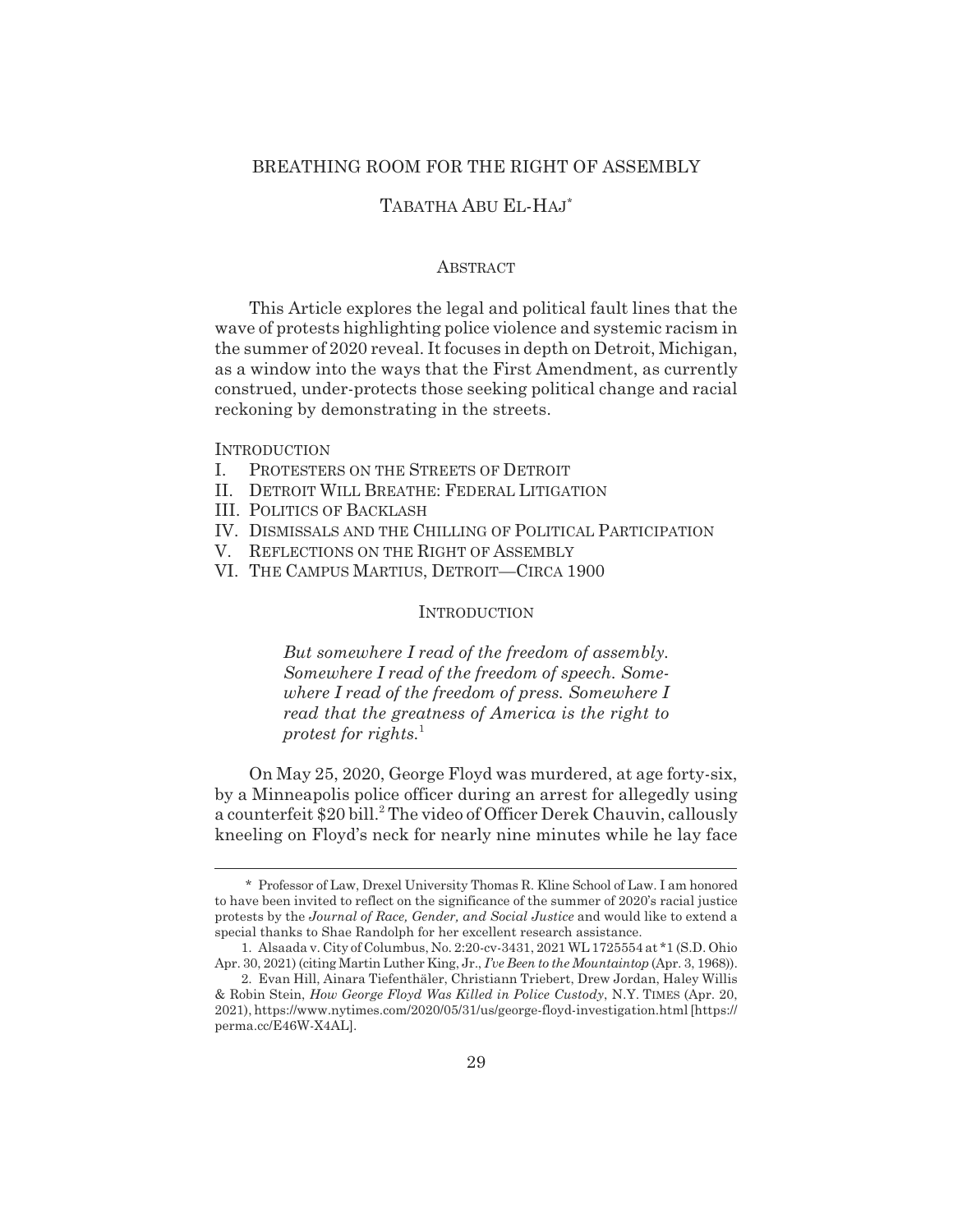down and handcuffed, went viral, and Americans around the country poured into the streets to demand accountability.<sup>3</sup> How many more police killings would it take for authorities to do something? Would the nation finally reckon with the continuous effects of racism? With all aspects of the pandemic's starkly disproportionate impact on people of color?<sup>4</sup> In Michigan, a state with a population that is approximately 14% Black, 40% of those who had died of COVID-19, at the time, were Black.<sup>5</sup>

While the outpourings were to some degree predictable, their scope and duration were extraordinary.<sup>6</sup> Amid a global pandemic, and at the tail-end of an unprecedented national shutdown, the slaying sparked a solid month of demonstrations across the country.7 More than 15 million Americans gathered in public.<sup>8</sup> As U.S. District Court Judge Richard A. Jones recognized only two weeks into the demonstrations, "[o]ne would be missing the point to conclude that the protests . . . are only about George Floyd. His death just happens to be the current tragic flashpoint in the generational claims of racism and police brutality in America."9

The Floyd protests provide an opportunity to reflect on the scope of First Amendment rights for political protesters and the

6. *See* Larry Buchanan, Quoctrung Bui & Jugal K. Patel, *Black Lives Matter May Be the Largest Movement in U.S. History*, N.Y.TIMES (July 3, 2020), https://www.nytimes .com/interactive/2020/07/03/us/george-floyd-protests-crowd-size.html [https://perma.cc /J4LF-XV9R].

<sup>3.</sup> *Id.*; Patti Waldmeir, *Four Generations of Black Detroiters on the Legacy of George Floyd*, FIN.TIMES (June 5, 2020), https://www.ft.com/content/9032a5f5-71f4-4573-8a9e-1a fc4308906e [https://perma.cc/ZC6M-YMXD].

<sup>4.</sup> Brita Belli, *Racial Disparity in Police Shootings Unchanged Over 5 Years*, YALE NEWS(Oct. 27, 2020), https://news.yale.edu/2020/10/27/racial-disparity-police-shootings -unchanged-over-5-years [https://perma.cc/TU2Y-BQTT].

<sup>5.</sup> Enrique Neblett, *Covid-19 and the Disproportionate Impact on Black Americans*, UNIV. MICH. SCH. PUB. HEALTH (July 1, 2020), https://sph.umich.edu/news/2020posts /covid-19-and-the-disproportionate-impact-on-black-americans.html [https://perma.cc /W7FD-MGYP] (reporting that "in Michigan, where African Americans are roughly 14% of the population, yet they represent 33% of the cases, and 41% of deaths"); Rashawn Ray, Jane Fran Morgan, Lydia Wileden, Samantha Elizondo & Destiny Wiley-Yancy, *Examining and Addressing Covid-19 Racial Disparities in Detroit*, BROOKINGS RPT. (Mar. 2, 2021), https://www.brookings.edu/research/examining-and-addressing-covid-19 -racial-disparities-in-detroit [https://perma.cc/M9CC-FZVS] (reporting that the "state of Michigan has the fourth highest COVID-19 mortality rate for Black Americans" but also documenting the disparate economic impact on Black residents in Detroit, including food and housing insecurity and struggles with virtual school).

<sup>7.</sup> *Id.*

<sup>8.</sup> *Id.* For an analysis of the similarities and differences between today's anti-police brutality protests and those in 1968, see Thomas Sugrue, *Stop Comparing Today's Protests to 1968*, WASH. POST (June 11, 2020), https://www.washingtonpost.com/outlook/2020/06 /11/protests-1968-george-floyd [https://perma.cc/4Q3M-BZYS].

<sup>9.</sup> Black Lives Matter Seattle–King Cnty. v. City of Seattle, 466 F. Supp. 3d 1206, 1210 (W.D. Wash. 2020).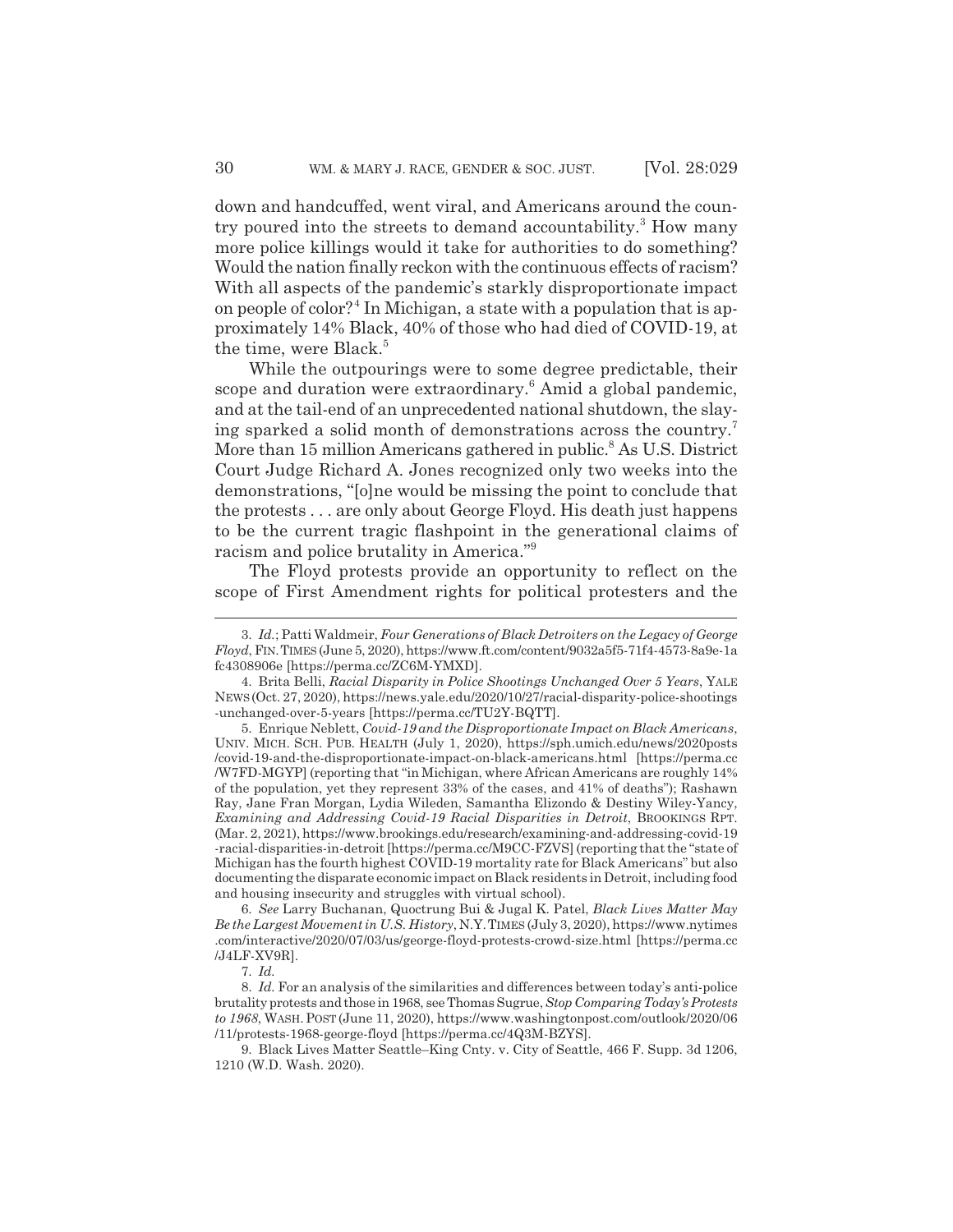value of outdoor assemblies as a political practice today. The First Amendment's role in our constitutional system is to defend its democratic foundations.10 The sad truth, however, is that it consistently under-protects those seeking political change and racial reckoning by demonstrating in the streets.

2020 perfectly encapsulated the First Amendment's shortcomings. Rather than talk in generalities, however, this Article zooms in on Detroit to look closely at the protests that took place on the streets and the litigation that followed. The experiences of Black Lives Matter protesters in Detroit vividly illustrate the pressures on Americans who seek change through political action, specifically on the streets—and the limited protection, practically speaking, that they are provided by our First Amendment.

The First Amendment failed to show up for those seeking an end to police violence and a reckoning against the continued prevalence of racial bias and systemic racism in Detroit. Sure, protesters were allowed to take to the streets, but what happened when they arrived (or more importantly, when they stayed "too long") should shock us.<sup>11</sup>

To explain why, this Article focuses on key moments in this story. First, it describes the Floyd protests in Detroit. Next, it turns to the civil rights suit filed by Detroit Will Breathe, a local Black Lives Matter group organized during the first weeks of protests.<sup>12</sup> It explores how the local federal court resolved the allegation that Detroit police were violating protesters civil rights by repeatedly responding to peaceful protests with violence.<sup>13</sup> Then, it will turn to the countersuit against Detroit Will Breathe filed by the City of Detroit after the organization won a temporary restraining order restricting the police department's use of so-called "less than lethal weapons."<sup>14</sup> Finally, the Article tracks what happened to those who were charged during the protests. Taken together, these stories reveal not just a feeble right of peaceable assembly, but also how this limited First Amendment protection fuels ominous political backlash that threatens

<sup>10.</sup> *See* U.S. CONST. amend. I.

<sup>11.</sup> *See* Darcie Moran, Angie Jackson, Joe Guillen & Branden Hunter, *Demanding Justice,* DETROITFREE PRESS, May 30, 2020, at A.6 [hereinafter Moran et al., *Demanding Justice*].

<sup>12.</sup> *See* Darcie Moran, *Protesters Promise to Bring Civil Lawsuit Against Detroit*, DETROITFREEPRESS, Aug. 25, 2020, at A.9 [hereinafter Moran, *Protesters Promise*], https:// www.freep.com/story/news/local/michigan/detroit/2020/08/24/detroit-will-breathe-pro testers-civil-lawsuit/5628309002 [https://perma.cc/DW5B-KK5S]; *see also* Jamie Pfeiffer, *The Blurry Line Between Protesting And Occupying: What The Difference Means To Your Civil Rights*, 72 OR. STATE BAR BULL. 36, 38 (2012).

<sup>13.</sup> *See infra* Part II; Detroit Will Breathe v. City of Detroit, 484 F. Supp. 3d 511 (E.D. Mich. 2020); Detroit Will Breath v. City of Detroit, 524 F. Supp. 3d 704 (E.D. Mich. 2021).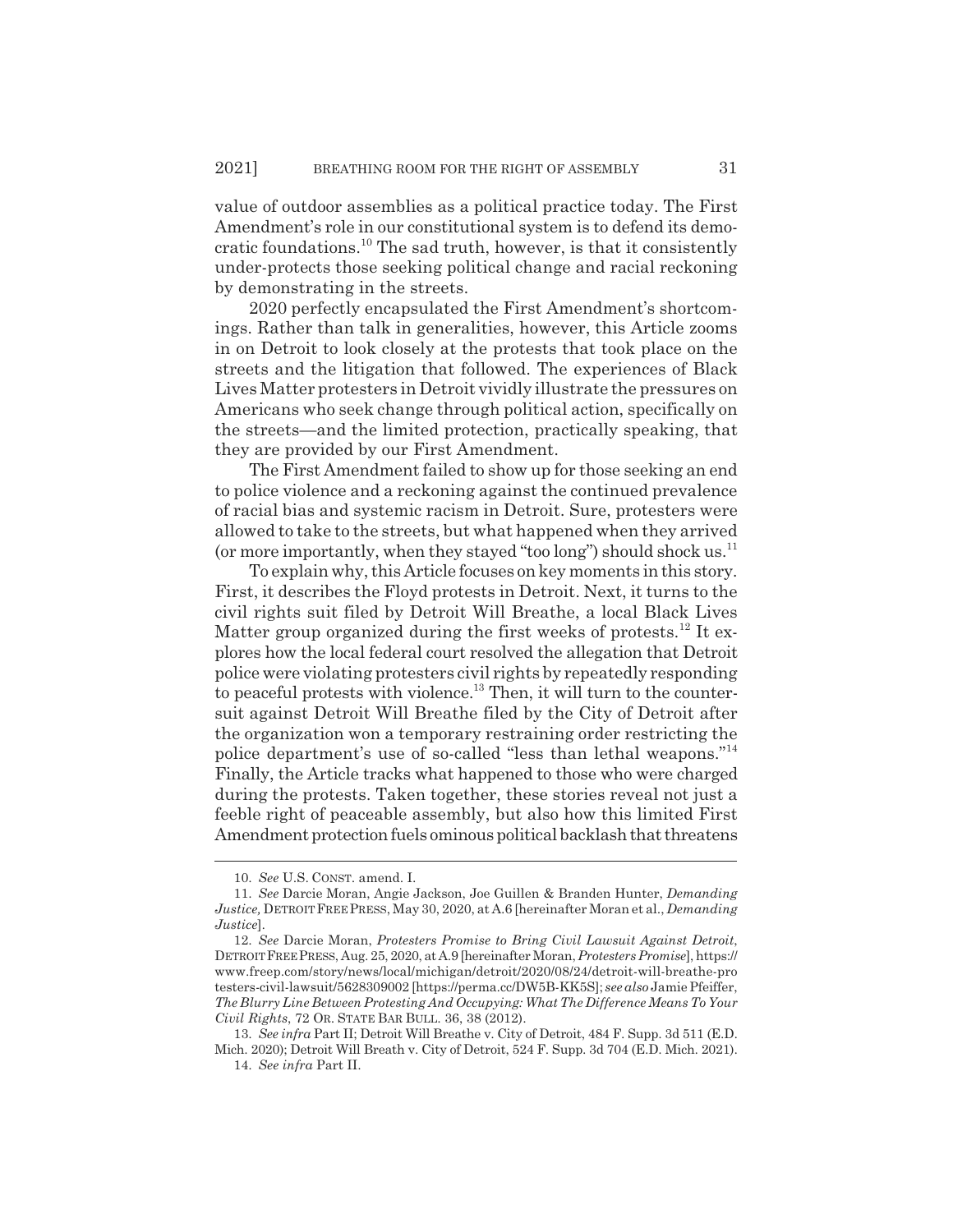to render dissent, especially in the form of outdoor protest, criminal, un-American, and a threat to legitimate political processes.

#### I. PROTESTERS ON THE STREETS OF DETROIT

For some, the fact that large and extended demonstrations for police accountability and racial justice occurred during the summer of 2020 confirms that the right of assembly is robust and freely exercised by all who are willing to participate peaceably.<sup>15</sup> For large numbers of participants in those protests, however, the First Amendment was nowhere to be seen. Detroit was no exception.

Protests in Detroit began on May 29, 2020, and continued in full force for five solid days.16 Although the crowds were largely peaceful, nightly skirmishes between some protesters and police dominated the headlines.<sup>17</sup> Marches would continue in the city for more than eighty days, organized by Detroit Will Breathe, a local Black Lives Matter group founded on June 4, 2020.<sup>18</sup> Overtime, conflict between police and protesters settled, except for a handful of nights when tensions flared—such as when local police fatally shot twenty-yearold Hakim Littleton on July 10.19 Following the death of Littleton, the Police Chief exercised his discretion to permit activists more leeway in their marches, and Detroit Will Breathe organized a street safety team to keep intersections clear when marchers were on city streets.<sup>20</sup> But tensions resurfaced in late August, and in early September,

20. Elrick, *Turf Fight*, *supra* note 19.

<sup>15.</sup> *See infra* Part III.

<sup>16.</sup> *See* Waldmeir, *supra* note 3 (writing on Friday about protests that began on Monday).

<sup>17.</sup> *See id.*

<sup>18.</sup> Detroit Will Breathe v. City of Detroit, 524 F. Supp. 3d 704, 706 (E.D. Mich. 2021) (noting it was incorporated a few weeks later); Ryan Garza, *We've Had 100 Days of Protests. And it's Just the Beginning*, DETROITFREE PRESS(Sept. 4, 2020), https://www.freep .com/in-depth/news/2020/09/04/detroit-protests-police-brutality-george-floyd/34502 80001 [https://perma.cc/ZUU4-HFVM].

<sup>19.</sup> M.L. Elrick, *A Turf Fight for City Streets*, DETROIT FREE PRESS, Aug. 25, 2020, at A.9 [hereinafter Elrick, *Turf Fight*]. Police in riot gear clashed with protesters later that day. Darcie Moran, *Police Video: What We Know*, DETROIT FREE PRESS, July 12, 2020, at A.1 [hereinafter Moran, *Police Video*]. Detroit Will Breathe organized a rapid response to assembly at the street corner where the shooting took place. *Id.* Accounts differ as to how violent the subsequent protests were. *See id.* Detroit police have emphasized that participants ignored their orders and frequently threw objects, including rocks, at police officers. *See id.* Meanwhile, protesters have insisted their actions were peaceful. *See id.* The facts of the killing itself are murky, with police alleging that Littleton, a suspect in a deadly shooting at a July 4th block party, had fired a shot at an officer prior to the shooting. Moran, *Police Video*, *supra*. Video footage from police sources appears to corroborate their account. *See id.* However, others recounted a different scenario and conflicting photos emerged. *See id.*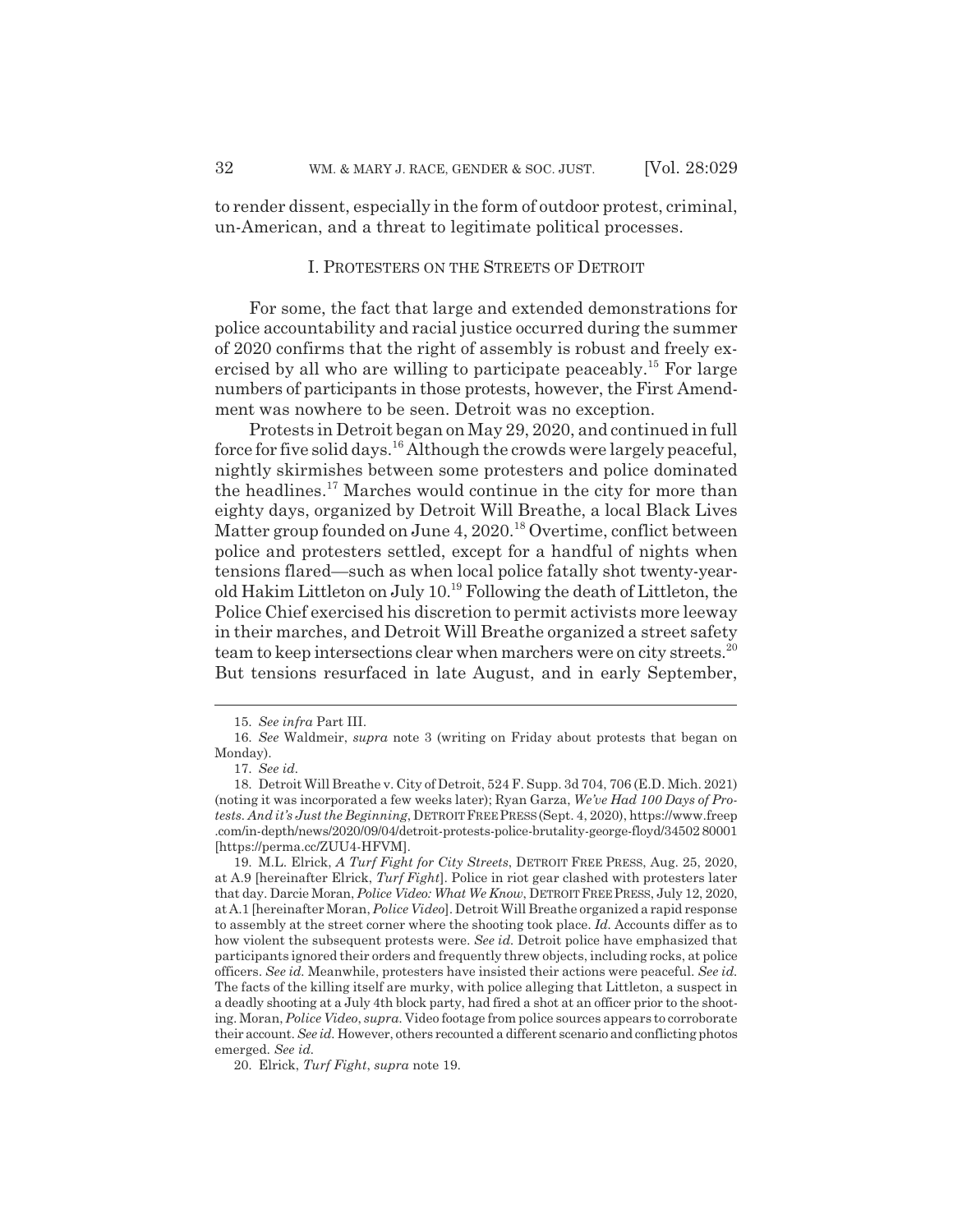when the organization requested, and won, a temporary restraining order in its federal case.<sup>21</sup>

When tensions did flare, the story usually fit the pattern of the first night: local reporters would describe peaceful nonviolent protests during the day, and nightly clashes between police and protesters. $^{22}$ 

The first Floyd rally was scheduled to start around 4 PM on Friday, May 29.<sup>23</sup> But a crowd of about one hundred gathered in front of the city's police headquarters beforehand.<sup>24</sup> They chanted, "No justice, no peace, no racist police."25 Within the hour, the crowd had grown tenfold.<sup>26</sup> Some proceeded to march through the center of Detroit, past the federal courthouse and toward the city's main square—the Campus Martius.<sup>27</sup> A few police officers joined the crowd in its first march.<sup>28</sup>

By evening, a smaller more restless crowd took center stage and the tone changed.29 Some protesters began to throw objects at police while others attacked police cars.<sup>30</sup> The local press reported the following day that "[t]hroughout the night and early Saturday morning, the heart of Detroit sporadically boiled over with violence."31 Police deployed tear gas to disperse the crowd multiple times.<sup>32</sup> Sixty individuals were arrested.<sup>33</sup> Seven police cars were damaged, and at least one police officer was concussed after being hit by a flying rock.<sup>34</sup>

26. Moran et al., *Demanding Justice*, *supra* note 11.

27. *Id.*

28. Waldmeir, *supra* note 3.

33. *Id.*

<sup>21.</sup> *See* George Hunter, *Judge Bans Detroit Police From Using Tear Gas, Batons or Rubber Bullets Against 'Peaceful Protesters'*, DETROIT NEWS (Sept. 8, 2020), https://www .detroitnews.com/story/news/local/detroit-city/2020/09/04/judge-bars-detroit-police-tac tics-against-peaceful-protesters/5722973002 [https://perma.cc/2AL5-DVFU].

<sup>22.</sup> *See, e.g.*, *Peaceful Protest Against Police Brutality Leads into Night of Unrest in Downtown Detroit*, DETROIT FREE PRESS (May 31, 2020), https://www.freep.com/story /news/local/michigan/detroit/2020/05/31/police-brutality-protest-detroit-police-george -floyd-protest/5297704002 [https://perma.cc/M9YY-K864].

<sup>23.</sup> Moran et al., *Demanding Justice*, *supra* note 11.

<sup>24.</sup> *Id.*

<sup>25.</sup> *Id.* Signs at protests ranged, focusing on police killings but also "institutional racism and widening income inequality." Louis Aguilar, *Protests Continue in Detroit More Than a Week After George Floyd's Death*, BRIDGEMICH. (June 3, 2020) [hereinafter Aguilar, *Protests Continue*], https://www.bridgemi.com/urban-affairs/protests-continue-detroit -more-week-after-george-floyds-death [https://perma.cc/RTV3-J8J8].

<sup>29.</sup> *See*Louis Aguilar, *Pain, Strength and Agitation Underlie Detroit Protests Against Police Brutality*, BRIDGEMICH. (May 30, 2020), https://www.bridgemi.com/urban-affairs /pain-strength-and-agitation-underlie-detroit-protests-against-police-brutality [https:// perma.cc/G4JQ-AVK4].

<sup>30.</sup> *See id.*

<sup>31.</sup> *Id.*

<sup>32.</sup> M.L. Elrick & Meredith Spelbring, '*Don't Bring Chaos'*, DETROIT FREE PRESS, May 31, 2020, at A.7 [hereinafter Elrick & Spelbring, *Don't Bring Chaos*].

<sup>34.</sup> *Id.*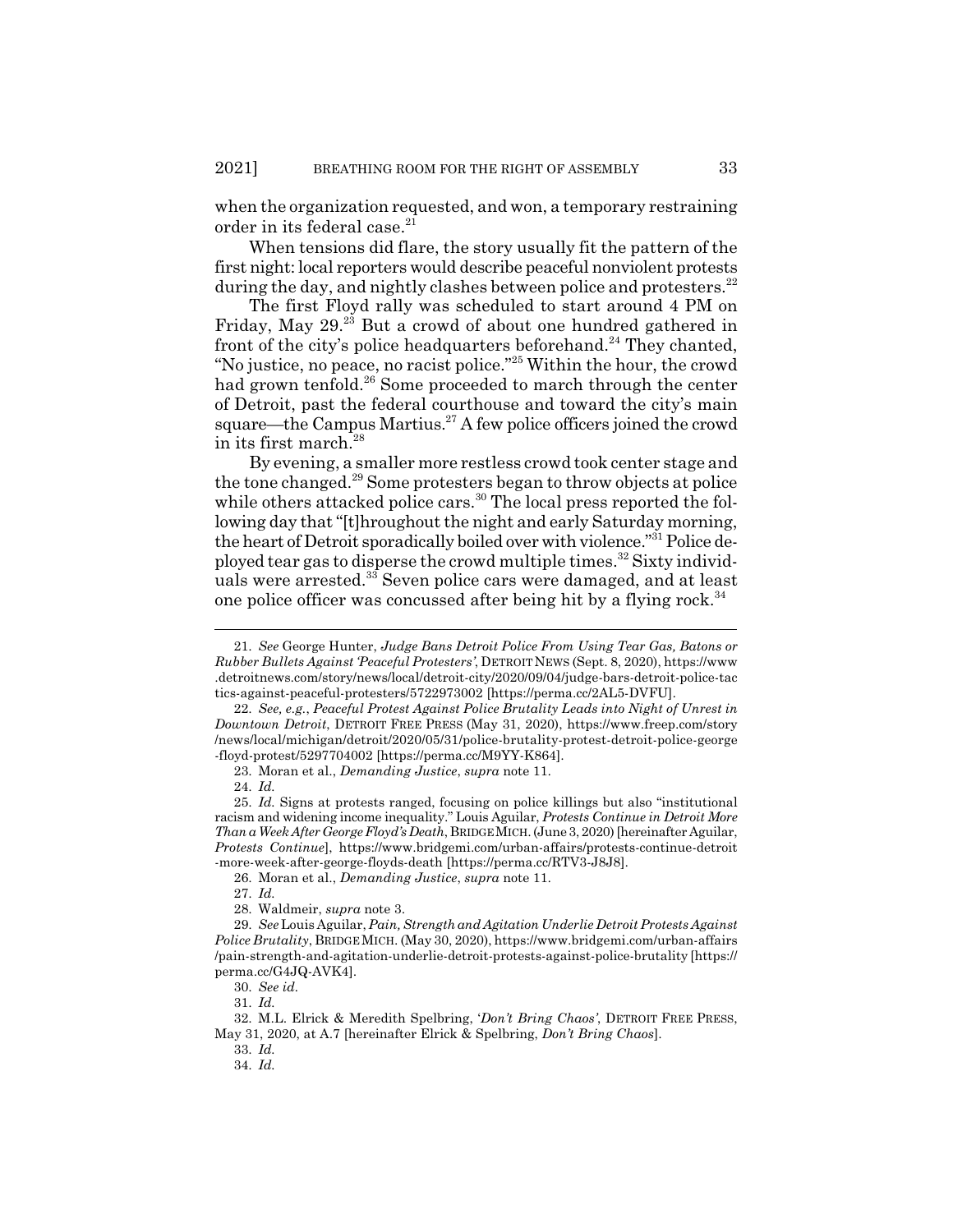On Sunday, May 31, Detroit's Mayor, Mike Duggan declared a state of emergency.35 Unlike in other cities, local protests had "stopped short of causing serious destruction or injuries."36 Nevertheless, Mayor Duggan's justified his order as necessary to prevent unrest: "[t]he City of Detroit has experienced two consecutive nights in which large and unruly crowds have threatened the safety of police officers, members of the public, and property, creating a state of emergency."37

The curfew prompted clashes, precipitated by demonstrators refusing to comply with the orders to go home.<sup>38</sup> The police response to this defiance, as elsewhere in the country, was unrelenting—tear gas, pepper spray, and rubber bullets.39 The curfew was extended through much of the week that followed. $40$  The injured included many protesters, but also some police.<sup>41</sup>

Broad summaries of events in Detroit (like the one above) reinforce an overly optimistic view of the strength of the First Amendment and the right of assembly in particular: The First Amendment protects

41. *See id.*

<sup>35.</sup> M.L. Elrick, *Detroit Mayor Mike Duggan Imposes Curfew, Blames Outside Agitators for Unrest*, DETROITFREE PRESS (May 31, 2020), https://www.freep.com/story/news/local /michigan/detroit/2020/05/31/mayor-mike-duggan-police-chief-james-craig-protests /5299422002 [https://perma.cc/QAS9-5ZL6] (noting Mayor's curfew starting May 31 forbid people from being out between 8:00 PM and 5:00 AM "until further notice").

<sup>36.</sup> M.L. Elrick, *Detroit Curfew Curbs Violence*, DETROIT FREE PRESS, June 2, 2020, at A.7.

<sup>37.</sup> *Id.*

<sup>38.</sup> *See id.*

<sup>39.</sup> *Id.*; Liz Szabo, *Fractured Skulls, Lost Eyes: Police Break Their Own Rules When Shooting Protesters with 'Rubber Bullets'*, USA TODAY NEWS (Sept. 11, 2020), https:// www.usatoday.com/in-depth/news/nation/2020/06/19/police-break-rules-shooting-pro testers-rubber-bullets-less-lethal-projectiles/3211421001 [https://perma.cc/M5H3-48CL]. A recent report by a watchdog group criticized the Chicago Police Department and the City's mayor for their handling of massive Floyd protests in the city. Mark Guarino, *New Watchdog Report Condemns Chicago Police, Mayor for Responses to Protests, Riots*, WASH. POST (Feb. 20, 2021), https://www.washingtonpost.com/nation/2021/02/20/chicago-police -lightfoot [https://perma.cc/N4SQ-YMBG]. Most protesters acted within the law, but Chicago did experience looting in its downtown areas at night for nearly a week. *Id.* Mayor Lori Lightfoot, like Mayor Duggan, issued a curfew and authorized the use of pepper spray to disperse protesters after the city experienced looting in its downtown the previous night. *Id.* The new report criticizes her for the breadth of that authorization, issued on May 30. *Id.* It also highlights a range of impediments to police accountability, including a pattern of covering police badges and missing body camera footage. *Id.* Meanwhile, New York's Attorney General sued the New York City Police Department for its aggressive policing tactics, including beating protesters with batons, ramming them with bicycles, and kittling strategy that many consider dangerous. Aaron Katersky, *New York AG Sues NYPD Over Handling of Black Lives Matter Protests*, ABC NEWS (Jan. 14, 2021, 3:15 PM), https://abcnews.go.com/US/york-ag-sue-nypd-handling-black-lives-matter/story?id=7525 1212 [https://perma.cc/36VK-D25G].

<sup>40.</sup> Corey Williams, *Floyd Protesters in Detroit Stay Put as City's Curfew Begins*, AP NEWS (May 31, 2020), https://apnews.com/article/197a3e4cb0c7c12790038f0d7005f494 [https://perma.cc/VZ8C-Z5DN].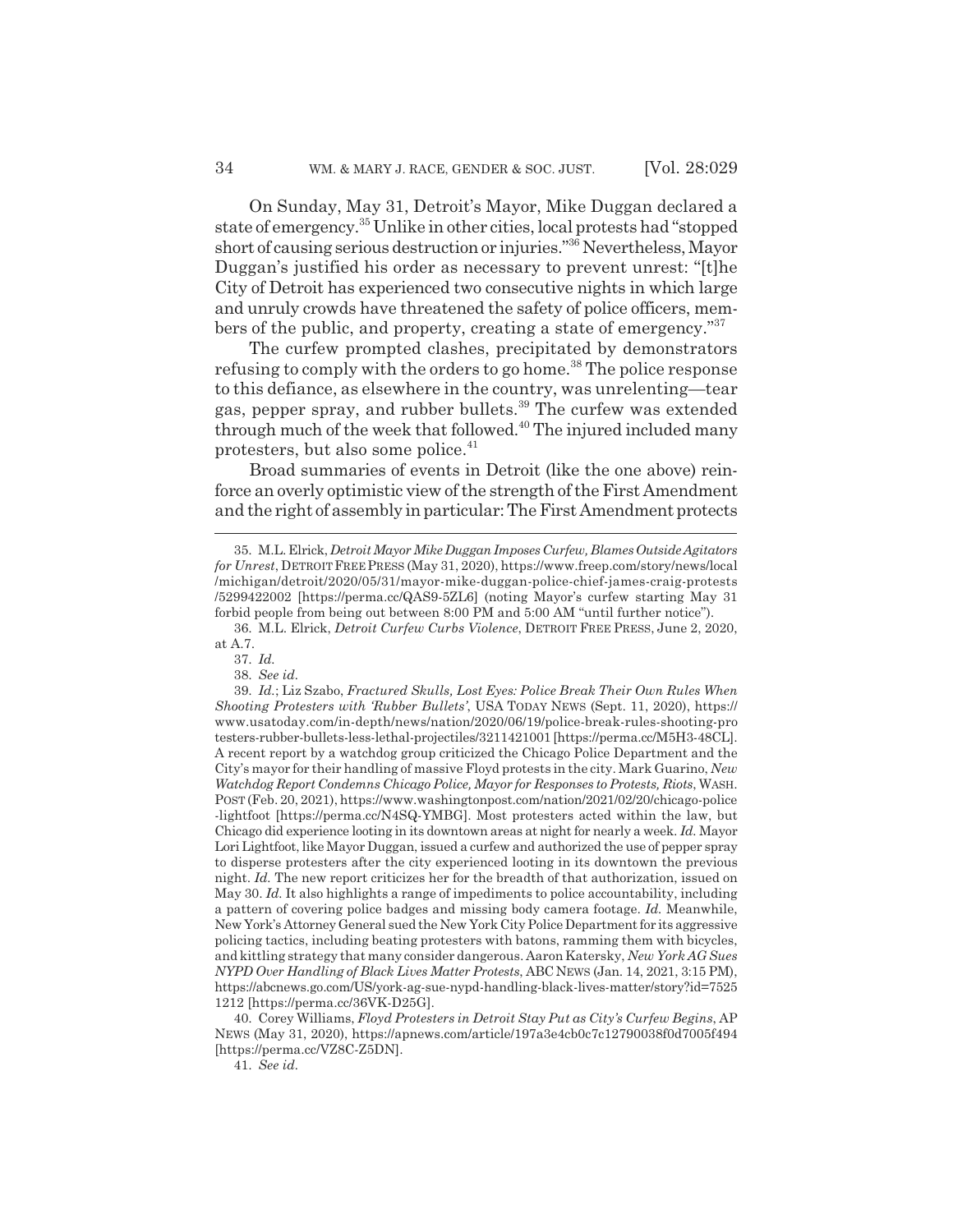peaceful assemblies, and police tactics appear largely targeted at violent disruptive protesters. But the devil is in the details, which are much less comforting.42

The one indisputable fact is that those who took to the streets demanding police accountability were met with tear gas, pepper spray, and rubber bullets regularly.<sup>43</sup> Some to be sure were violent.<sup>44</sup> Many, however, were not.<sup>45</sup> For example, Chief Judge Algenon L. Marbley, of the U.S. District Court for the Southern District of Ohio concluded, on the basis of witness testimony corroborated by video and photographic evidence, that "most congregants [in Columbus] were peacefully protesting, observing, reporting, passing by, or providing medical aid when they fell victim to the use of these lesslethal munitions."46

Indeed, for protesters on the street, the right of peaceful assembly proved to be a mere parchment barrier—routinely shredded by police tactics, even in situations where police themselves described protesters as peaceful.<sup>47</sup> One recent study found that 96.3% of protests for racial justice in 2020 involved no injuries to property and 97.7% involved no injuries among participants.<sup>48</sup> Yet around the country, protesters were routinely dispersed and arrested.49 Indeed, the Attorney General of the United States himself ordered the forcible removal of Americans peacefully protesting in Lafayette Square.<sup>50</sup>

What happened in Detroit on the night of August 22, 2020, is typical. Tristan Taylor, a leader of Detroit Will Breathe, explained to reporters that the evening began when a group of 400 gathered to listen to speeches and presentations outside the McNamara federal building; the group proceeded to march through downtown; thereafter, about a quarter of them occupied Woodward Avenue to

49. *See* Anita Snow, *AP Tally: Arrests at Widespread US Protests Hit 10,000*, AP NEWS (June 4, 2020), https://apnews.com/article/american-protests-us-news-arrests-min nesota-burglary-bb2404f9b13c8b53b94c73f818f6a0b7 [https://perma.cc/F4YH-UYWW].

50. Carol D. Leonnig, *Barr Personally Ordered Removal of Protesters Near White House, Leading to Use of Force Against Largely Peaceful Crowd*, WASH. POST (June 2, 2020), https://www.washingtonpost.com/politics/barr-personally-ordered-removal-of-protesters -near-white-house-leading-to-use-of-force-against-largely-peaceful-crowd/2020/06 /02/0ca2417c-a4d5-11ea-b473-04905b1af82b\_story.html [https://perma.cc/4CLU-QF3P].

<sup>42.</sup> For a detailed description of the policing of Floyd protests see Rep. of the H. R. C., U.N. Doc. A/HRC/47/CRP.1 67-–71 (2021).

<sup>43.</sup> *See, e.g.*, Szabo, *supra* note 39.

<sup>44.</sup> *See, e.g.*, Williams, *supra* note 40.

<sup>45.</sup> *See id.*

<sup>46.</sup> Alsaada v. City of Columbus, No. 2:20-cv-3431, 2021 WL 1725554 at \*39.

<sup>47.</sup> *See* Szabo, *supra* note 39.

<sup>48.</sup> Erica Chenoweth & Jeremy Pressman, *This Summer's Black Lives Matter Protesters Were Overwhelmingly Peaceful, Our Research Finds*, WASH. POST (Oct. 16, 2020), https://www.washingtonpost.com/politics/2020/10/16/this-summers-black-lives-matter-pro testers-were-overwhelming-peaceful-our-research-finds [https://perma.cc/423U-SBJY].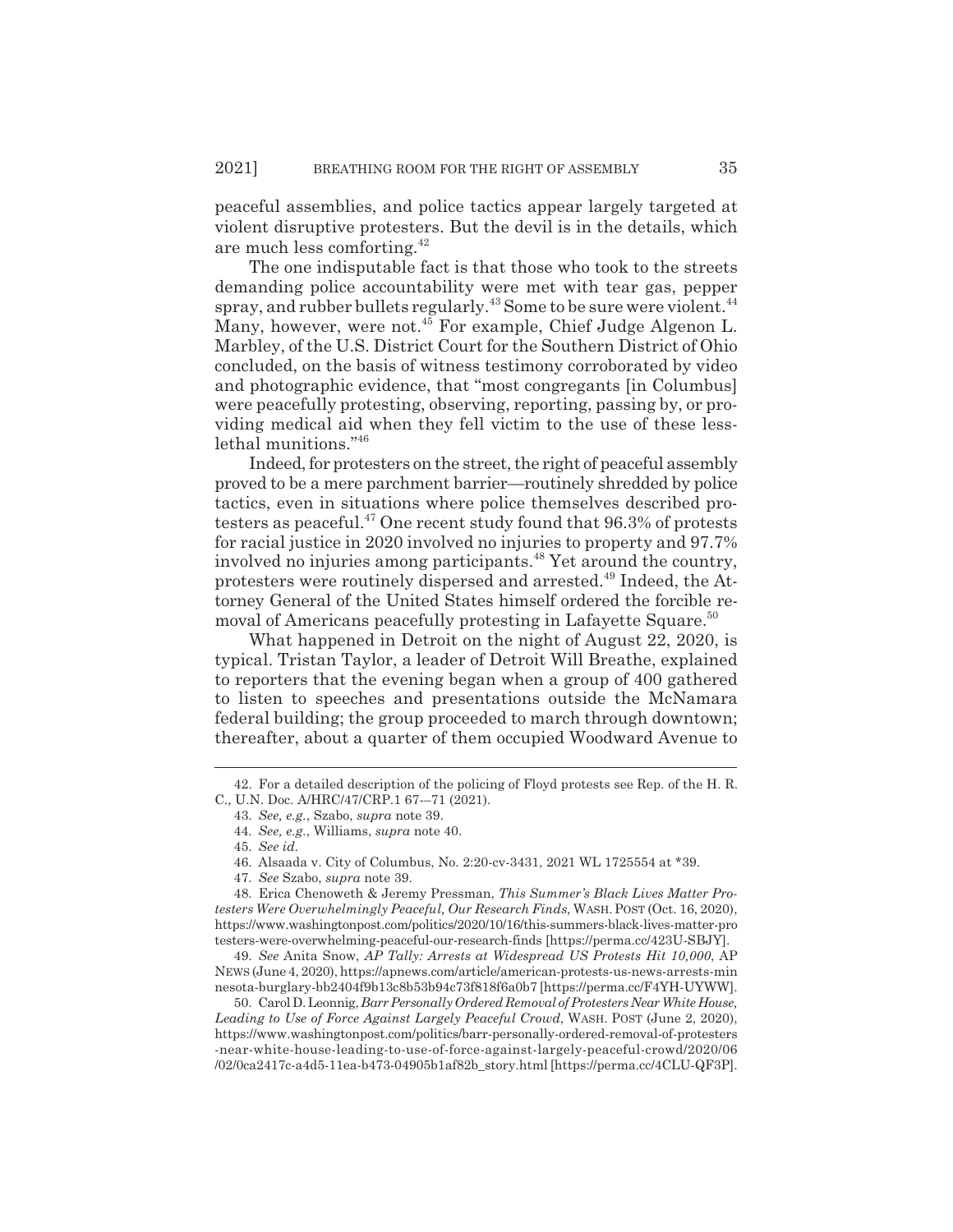protest the presence of federal officers in the city.51 Taylor described the gathering as "peaceful—even festive," with a D.J. playing music prior to the dispersal.52 The activists' sense of calm was understandable. Detroit Police Chief James Craig had been allowing "protesters to march freely" since mid-June, even when "they . . . occasionally [took] over intersections for brief periods as they traverse the city."<sup>53</sup>

Around midnight, however, Craig ordered police in riot gear to forcibly disperse around one hundred protesters for occupying Woodward Avenue.<sup>54</sup> Craig explained his change of heart to reporters.55 Detroit Will Breathe's decision to occupy a stretch of Woodward Avenue to protest the presence of federal officers in the city had gone too far.<sup>56</sup> The crowd was in violation of a local ordinance and this justified his order.<sup>57</sup> The crowd was dispersed with tear gas by police in riot gear.<sup>58</sup> Witnesses reported several police officers "holding down and beating a girl with their batons"; being rammed with shields and batons; and "an unrelenting use of tear gas."<sup>59</sup> Forty-four individuals were arrested for disorderly conduct, blocking traffic, and disobeying police orders. $60$ 

Aggressive forms of policing, arbitrary enforcement of permit requirements, and mass arrests for public order offenses were common around the country.<sup>61</sup> One week after the murder of George Floyd, on the afternoon of June 1, 2020, hundreds gathered outside Philadelphia police headquarters.<sup>62</sup> Accounts differ, and there is video footage showing individuals throwing water bottles and a small crowd surrounding a police  $\text{SUV}^{63}$  Still, it is undisputable that when the crowd entered the Vine Street Expressway (a local highway that

57. Elrick, *Turf Fight*, *supra* note 19.

59. *Id.*

60. Elrick, *Turf Fight*, *supra* note 19.

61. For a vivid description of what policing looked like on the ground for the average protester, see Alsaada v. City of Columbus, No. 2:20-cv-3431, 2021 WL 1725554, at \*11 (S.D. Ohio Apr. 30, 2021).

62. Justine McDaniel, Ellie Rushing, Sean Collins Rush & Chris Palmer, *Philadelphia Protesters Gassed on I-676, Leading to 'Pandemonium' as They Tried to Flee*, PHILA. INQUIRER (June 1, 2020), https://www.inquirer.com/news/george-floyd-protests-philadel phia-gas-police-vine-street-expressway-20200601.html [https://perma.cc/8VWD-4993].

63. *See* Christoph Koettl, Nilo Tabrizy, Muyi Xiao, Natalie Reneau & Drew Jordan, *How the Philadelphia Police Tear-Gassed a Group of Trapped Protesters*, N.Y. TIMES (June 25, 2020), https://www.nytimes.com/interactive/2020/admin/100000007209446.em bedded.html [https://perma.cc/SZT6-MM2C].

<sup>51.</sup> M.L. Elrick & Meredith Spelbring, *Detroit Police Arrest 42 People as Protesters, Authorities Clash After Weeks of Calm*, DETROIT FREE PRESS (Aug. 23, 2020).

<sup>52.</sup> *Id.*

<sup>53.</sup> Elrick, *Turf Fight*, *supra* note 19.

<sup>54.</sup> *Id.*

<sup>55.</sup> *See id.*

<sup>56.</sup> *See id.*; *see also* Elrick & Spelbring, *Don't Bring Chaos*, *supra* note 32.

<sup>58.</sup> Moran, *Protesters Promise*, *supra* note 12.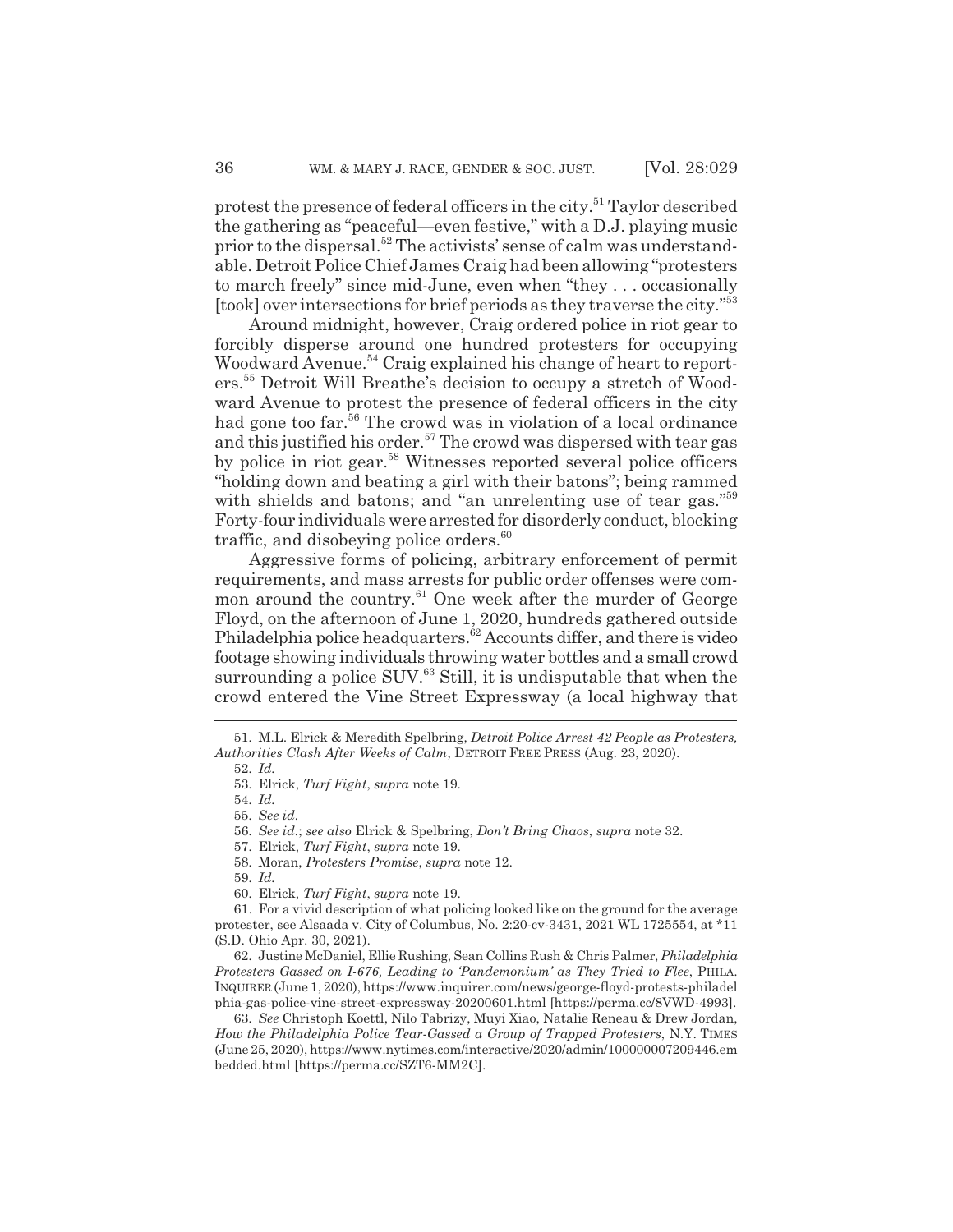bisects the city), the city's own police were characterizing it as peaceful and non-threatening on their radios.<sup>64</sup> Nevertheless, the police ordered the crowd of 5,000 to disperse because it lacked a permit to march on the expressway.65 The initial dispersal order was issued verbally, and some participants later claimed they didn't hear the warning.<sup>66</sup> Throngs of Philadelphians continued to make their way on to the highway.<sup>67</sup> The scene became confused, but it did not turn to mayhem until officers deployed pepper spray and tear gas, trapping many within the clouds of chemicals by blocking off exit ramps.<sup>68</sup> The city is still healing from these events, and many participants remain angry at the way they were treated.<sup>69</sup>

In October 2020, police in Graham, North Carolina, dispersed a nonviolent crowd for infractions of local ordinances.70 The incident took place on the last day of early voting, when over a hundred people marched from a local church to the county courthouse to encourage people to vote.71 The crowd was subsequently pepper sprayed and tear-gassed by Graham police.72 By way of justification, police claimed that the march had become "unsafe and unlawful" when members decided to silently kneel in front of a Confederate monument in honor of George Floyd.73 A second round of tear gas and pepper spray was launched when the group later congregated before the courthouse to hear speeches.74 This time police said the crowd was unlawful because the organizer, a local Reverend, had missed the deadline for requesting a street closure to accompany the permit he had obtained for the march.<sup>75</sup>

<sup>64.</sup> McDaniel et al., *supra* note 62; Michael Tanenbaum, *Philly Officials Apologize for 'Unjustifiable' Use of Tear Gas During I-676 Protest*, PHILLY VOICE (June 25, 2020), https://www.phillyvoice.com/philly-police-tear-gas-unjustified-i-676-protest-protesters [https://perma.cc/9L29-PCTB].

<sup>65.</sup> *See Mass Protest Erupts on 3rd Day Following 400 Arrests, Looting Over Weekend*, NBC10 PHILA. (June 2, 2020), https://www.nbcphiladelphia.com/news/local/national -guard-now-patrolling-philadelphia-in-hopes-of-quelling-violent-unrest/2415105 [https:// perma.cc/G78U-JSKK].

<sup>66.</sup> *'Why Did This Just Happen?' Philly's Escalating Protests*, NPR:THEWHY (June 2, 2020), https://whyy.org/episodes/why-did-this-just-happen-phillys-escalating-protests [https://perma.cc/4WPJ-4GKQ].

<sup>67.</sup> McDaniel et al., *supra* note 62.

<sup>68.</sup> *See id.*

<sup>69.</sup> *Id.*

<sup>70.</sup> Christian Galvano & Kyra O'Connor, *Multiple Marchers Arrested, Pepper Strayed in Graham at March for Voting Rights and Justice*, ELON NEWS NETWORK (Oct. 21, 2020), https://www.elonnewsnetwork.com/article/2020/10/march-in-graham-ends-with-police -pepper -spraying [https://perma.cc/E6KV-V4V7].

<sup>71.</sup> *See id.*

<sup>72.</sup> *See id.*

<sup>73.</sup> *Id.*

<sup>74.</sup> *Id.*

<sup>75.</sup> *Id.*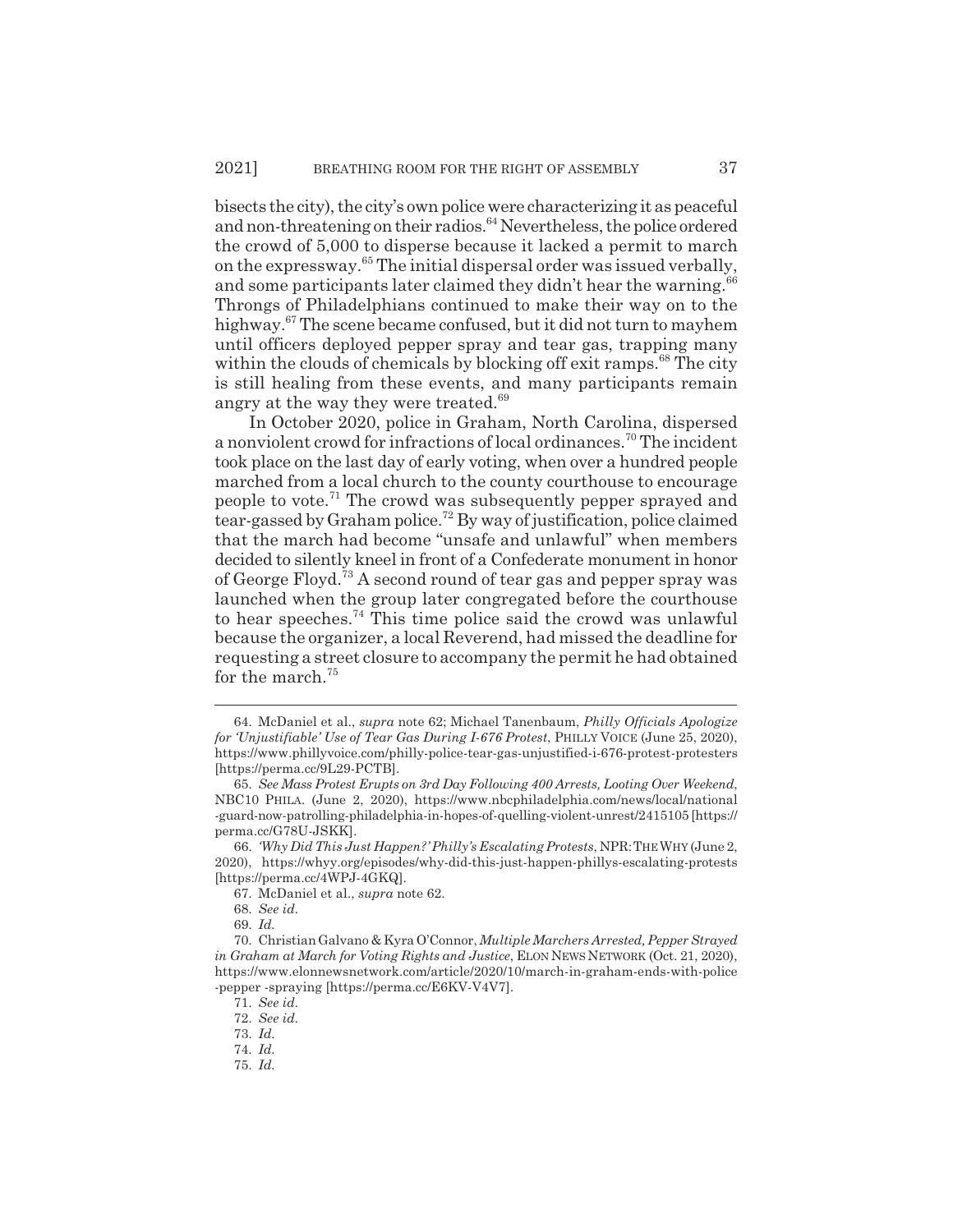Police tactics such as those described above resulted in the filing of at least seventy-three federal cases in the past year.76 Detroit was no different.77 By late August, under political pressure, the Detroit Board of Police Commissioners revised its use-of-force policy.78 Nevertheless, Detroit Will Breathe sued on behalf of those injured by tear gas, rubber bullets, and sound cannons.79

The First Amendment guarantees "the right of the people *peaceably* to assemble, and to petition the government for a redress of grievances."80 Federal courts, however, were largely silent about the provision.<sup>81</sup>

Indeed, the Assembly Clause played no role in the Detroit litigation.82 On August 21, 2020 fourteen individuals who had participated in protests over the summer filed a lawsuit.<sup>83</sup> They challenged the constitutionality of the Detroit police department's policing tactics.84 The primary argument was that police had used excessive force in dispersing crowds in violation of the Fourth Amendment.<sup>85</sup> Secondarily, the suit maintained that these forced dispersals were undertaken in retaliation for the anti-police views being expressed by protesters, thus, violating the First Amendment.<sup>86</sup> Detroit Will Breathe requested a temporary restraining order (TRO), enjoining the department's use of "tear gas, pepper spray, rubber bullets, sound cannons, flash grenades, chokeholds, and mass arrests without probable cause."87 They won. The final round of conflict between

78. Miriam Marini, *No Chokeholds Under Revised Police Policy,* DETROIT FREE PRESS, Sept. 2, 2020, at A.9 (adopting eight policy revisions aimed at minimizing reliance on force and emphasizing de-escalation tactics).

79. *Detroit Will Breathe*, 484 F. Supp. 3d at 515. For an overview of the various narratives see M.L. Elrick, *Detroit Protests Sue Police, Duggan*, DETROIT FREE PRESS (Sept. 2, 2020), at A.5.

80. U.S. CONST. amend. I (emphasis added).

81. *Detroit Will Breathe*, 484 F. Supp. 3d at 515 (citing the First Amendment right to free speech and Fourth Amendment right against excessive force).

82. *See id.*

83. Detroit Will Breathe v. City of Detroit, 524 F. Supp. 3d 704, 706 (E.D. Mich. 2021).

84. *Detroit Will Breathe*, 484 F. Supp. 3d at 515.

<sup>76.</sup> Alsaada v. City of Columbus, No. 2:20-cv-3431, 2021 WL 1725554, at \*26 (S.D. Ohio Apr. 30, 2021) (noting particular cases raising challenges under the First and Fourth Amendments).

<sup>77.</sup> *See* Detroit Will Breathe v. City of Detroit, 484 F. Supp. 3d 511, 514–15 (E.D. Mich. 2020), *order clarified*, No. 20-12363, 2020 WL 8575150 (E.D. Mich. Sept. 16, 2020).

<sup>85.</sup> *Id.*

<sup>86.</sup> *Id.*

<sup>87.</sup> *Detroit Will Breathe*, 524 F. Supp. at 706. The court never ruled on the plaintiffs' subsequent preliminary injunction motion because the parties quickly agreed to a settlement. *Id.* (noting parties' agreement to a Joint Order to Preserve the Status Quo).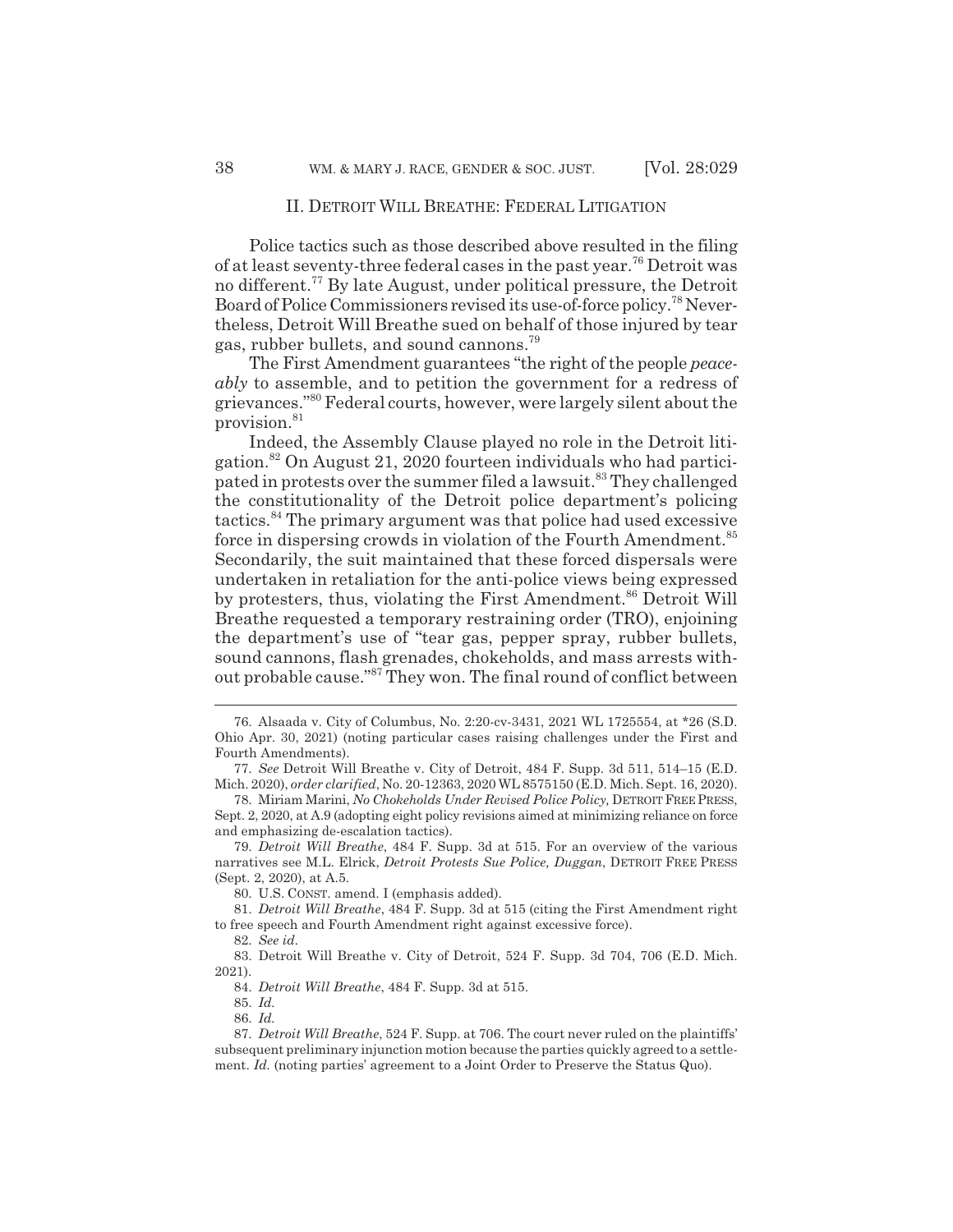Black Lives Matter protesters in Detroit and police occurred on the night after the District Court issued the requested TRO.<sup>88</sup>

The District Court's TRO is revealing of the feeble standing of the constitutional right of assembly today. The Court enjoined Detroit police from, *inter alia*, using batons, chemical agents, or rubber bullets "against any individual peacefully engaging in protest or demonstrations who does not pose a physical threat to the safety of the public or police."89 That is, it enjoined Detroit from using force while dispersing peaceful protesters, but not from dispersing peaceful protesters *per se*. Indeed, the TRO makes no explicit reference to the text of the First Amendment. This is because Detroit Will Breathe did not claim that Detroit police had violated their First Amendment rights simply *because* they had forcibly dispersed nonviolent protesters—despite the fact that they had.<sup>90</sup> Instead, the basis for the First Amendment challenge, as explained above, was unconstitutional retaliation: City officials and the Detroit police acted unconstitutionally because they had dispersed crowds in retaliation for their objectionable views using excessive force.<sup>91</sup>

Around the country this was typical of how First Amendment claims were pled. In Seattle, Judge Jones went so far as to characterize the right "guaranteed by the Constitution" as a right to "the freedom of assembly *without fear of retaliation or disruption* by . . . police," who "disagree with the content of the *speech*."92

The elusiveness of the right to peaceable assembly in constitutional challenges arising out of the 2020 Floyd protests is striking. In Ohio, Judge Marbley was clearly taken aback by the tactics engaged in by Columbus police, after hearing testimony that a police officer stomped on one plaintiff's kneecap and then shouted at her, "That's what you get for being down here, you black protesting bitch."<sup>93</sup> The woman was unequivocally not a violent agitator.<sup>94</sup> She had come to the scene not to protest, but to locate her twenty-one-year-old

<sup>88.</sup> Darcie Moran, *Protesters Still Seeking End to Police Brutality*, DETROIT FREE PRESS (Sept. 6, 2020), at A.5 (noting gathering began with dancing and singing in the streets, with balloons released overhead, to mark both the 100th day of protests and a victory in federal court the previous day).

<sup>89.</sup> Detroit Will Breathe v. City of Detroit, 484 F. Supp. 3d 511, 520 (E.D. Mich. 2020) (emphasis added).

<sup>90.</sup> *See Detroit Will Breathe*, 524 F. Supp. 3d at 706.

<sup>91.</sup> *See id.*

<sup>92.</sup> *Black Lives Matter Seattle–King Cnty.*, 466 F. Supp. 3d at 1211 (emphasis added) (noting plaintiffs sued on grounds that they had been "deprived . . . of their right to protest and to be free from excessive force" under the First and Fourth Amendments, respectively).

<sup>93.</sup> Alsaada v. City of Columbus, 2:20-cv-34-3431, 2021 WL 1725554, at \*13–14 (S.D. Ohio Apr. 30, 2021).

<sup>94.</sup> *Id.* at \*13.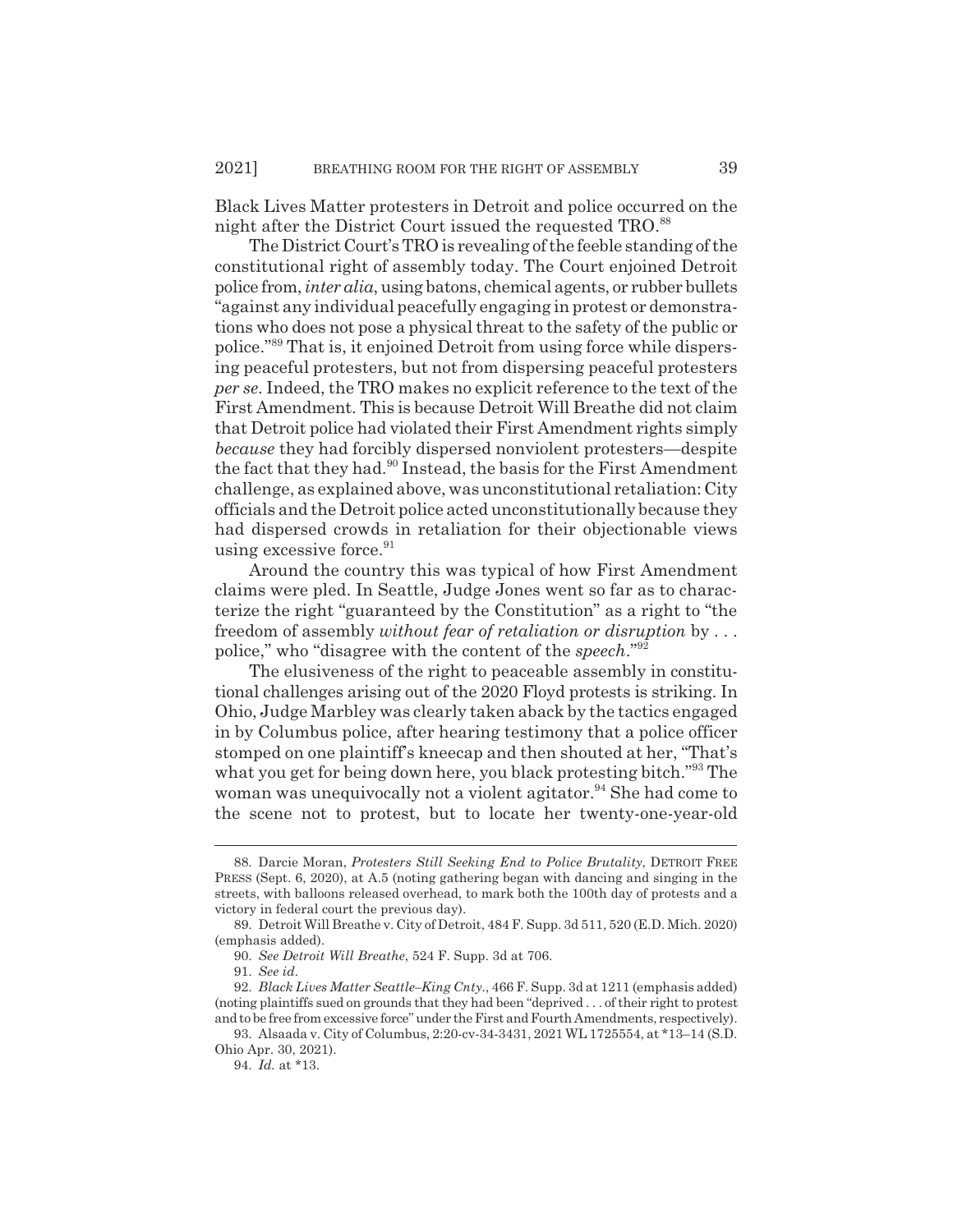daughter.<sup>95</sup> She was, then, sprayed in the face with a chemical agent while she was asking an officer for help, and then twice more, before the officer smashed her knee.<sup>96</sup> And this was not an isolated incident.<sup>97</sup>

Judge Marbley's order offered a broadly protective definition of "nonviolent protesters," covering "individuals who are chanting, verbally confronting police, sitting, holding their hands up when approaching police, *occupying streets or sidewalks*, *and/or passively resisting police orders.*"<sup>98</sup> The definition appears to imply that violent protesters are those who threaten physical harm or property destruction—or pose an actual and imminent threat of doing so.<sup>99</sup>

Still, his order only limited the ability of the department to disperse nonviolent protesters *using non-lethal force*.<sup>100</sup> It did not, for example, ban police from dispersing nonviolent protesters *per se*. 101 The record regarding the behavior of crowds in Columbus, as elsewhere, is mixed.<sup>102</sup> While there certainly were incidents of violence and looting,<sup>103</sup> there is solid evidence that Columbus police dispersed crowds that were overwhelmingly peaceful.104 Judge Marbley, for example, credited the testimony of an incident commander, who testified that "99% of these people are peaceful . . . whether they're yelling stuff at you or not, that's still peaceful there if they're not threatening you."105 Under these conditions, his support for the department's decision to clear the streets was tepid—noting "[a]t most, this evidence shows that Plaintiffs, and many protestors alike, were engaging in minor property crime and offered only passive resistance" to police.<sup>106</sup>

Given existing First Amendment law, however, Judge Marbley was not willing to go so far as to question the constitutionality of a dispersal order based on traffic concerns and minor property damage, relying instead for his injunction on the safer conclusion that under

106. *Id.* ("That the CPD felt the need to clear the streets might be legitimate.") (quoting Black Lives Matter Seattle–King Cnty. v. City of Seattle, 466 F. Supp. 1206, 1215 (W.D. Wash. 2020)).

<sup>95.</sup> *Id.*

<sup>96.</sup> *Id.* at \*13–14.

<sup>97.</sup> *See id.* at \*17–18.

<sup>98.</sup> *Id.* at \*47 (emphasis added).

<sup>99.</sup> *See Alsaada*, 2021 WL 172554, at \*47.

<sup>100.</sup> *Id.* at \*46.

<sup>101.</sup> *See id.* at \*47.

<sup>102.</sup> *See id.* at \*15.

<sup>103.</sup> *See, e.g.*, *id.* The Court described the chaos and vandalism on May 29, including evidence that some protesters arrived with backpacks of frozen water bottles and chunks of rocks to hurl at police and that looting did occur. *Id.* But it took care to note that "[i]n terms of which came first—protestors throwing items toward police or police spraying protestors with irritants and munitions—the record is mixed." *Id.*

<sup>104.</sup> *See Alsaada*, 2021 WL 1725554, at \*16.

<sup>105.</sup> *Id.* at \*39 (alteration in original) (quotations omitted).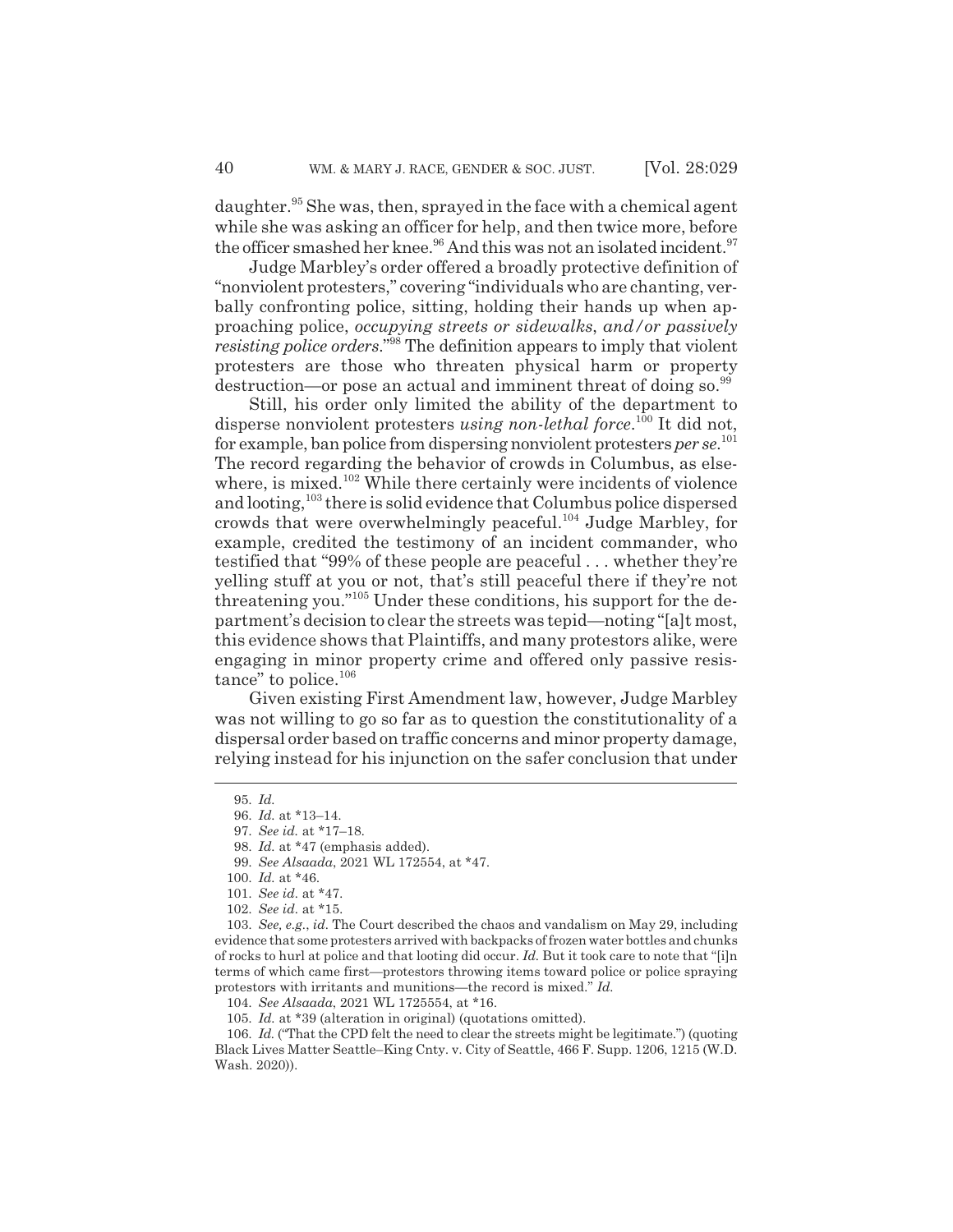the Fourth Amendment "these traffic concerns cannot legitimize the application of force when it is not otherwise justified."107 When it came to the First Amendment, like other judges, he framed the First Amendment violation in terms of viewpoint discrimination, remarking that "[w]hat separates our nation from some others is the ability to criticize our leaders and those bearing the imprimatur of state authority without fear of retribution."108 The constitutional problem was the way police treated protesters with whom they disagreed: "It is understandable why an officer might take personally profane and provocative chants," especially when crowds are "yelling stuff like fuck you  $\ldots$  and fuck the police."<sup>109</sup> But, he continued, "what is not comprehensible is why [they] would let that dictate . . . treatment of individuals exercising their First Amendment right, no matter how unkind their chants and signs might be."<sup>110</sup>

Judge Dabney L. Friedrich of the U.S. District Court for the District of Columbia, a Trump appointee, in some ways went the furthest in allowing the claims of protesters dispersed on Lafayette Square to go forward (at least against local officials).<sup>111</sup> She held that *if* the Lafayette plaintiffs could prove that they "were engaged in a peaceful protest" at the time of their dispersal with tear gas, pepper spray, rubber bullets, and flash bangs by officers from Arlington and the District of Columbia, they would have "alleged an unconstitutional restriction on protected speech."112 This is because, she explained, the police would have constructively closed Lafayette Square, a quintessential public forum, to all expressive activities "by violently clearing all of the peaceful protestors."113 Most importantly, Judge Friedrich found that "any reasonable officer would have been aware that it is a violation of foundational First Amendment rights to forcibly end a peaceful protest in a traditional public forum without any legitimate justification for doing so."114 While her ruling is significant, it should not be overplayed. The question of whether the

<sup>107.</sup> *Id.* at \*39.

<sup>108.</sup> *Id.* at \*26 (concluding ultimately that "there is a live issue of whether Defendants have a policy, practice, or custom of using excessive force and retaliatory infliction of pain on peaceful protestors").

<sup>109.</sup> *Id.* at \*25 (quotations omitted).

<sup>110.</sup> *Alsaada*, 2021 WL 1725554, at \*25.

<sup>111.</sup> *See* Spencer S. Hsu, *Federal Judge Tosses Most Claims Against Trump, Barr and U.S. Officials in Clearing of Lafayette Square*, WASH. POST (June 21, 2021), https://www .washingtonpost.com/local/legal-issues/lafayette-square-lawsuit-claims-dismissed/2021 /06/21/8c0e8416-d2ce-11eb-ae54-515e2f63d37d\_story.html [https://perma.cc/8LE8-QYZ3].

<sup>112.</sup> Black Lives Matter D.C. v. Trump, No. 20-cv-1469, No. 20-cv-1542, No. 20-cv -2163, No. 20-cv-1622, 2021 WL 2530772, at \*33–34.

<sup>113.</sup> *Id.* at \*17. This is right. The government is precluded from prohibiting speech in parks or public streets (so-called quintessential public fora) unless it can show that the prohibition is narrowly tailored to a compelling state interest. *Id.*

<sup>114.</sup> *Id.* at \*35 (ruling that the officers lacked qualified immunity).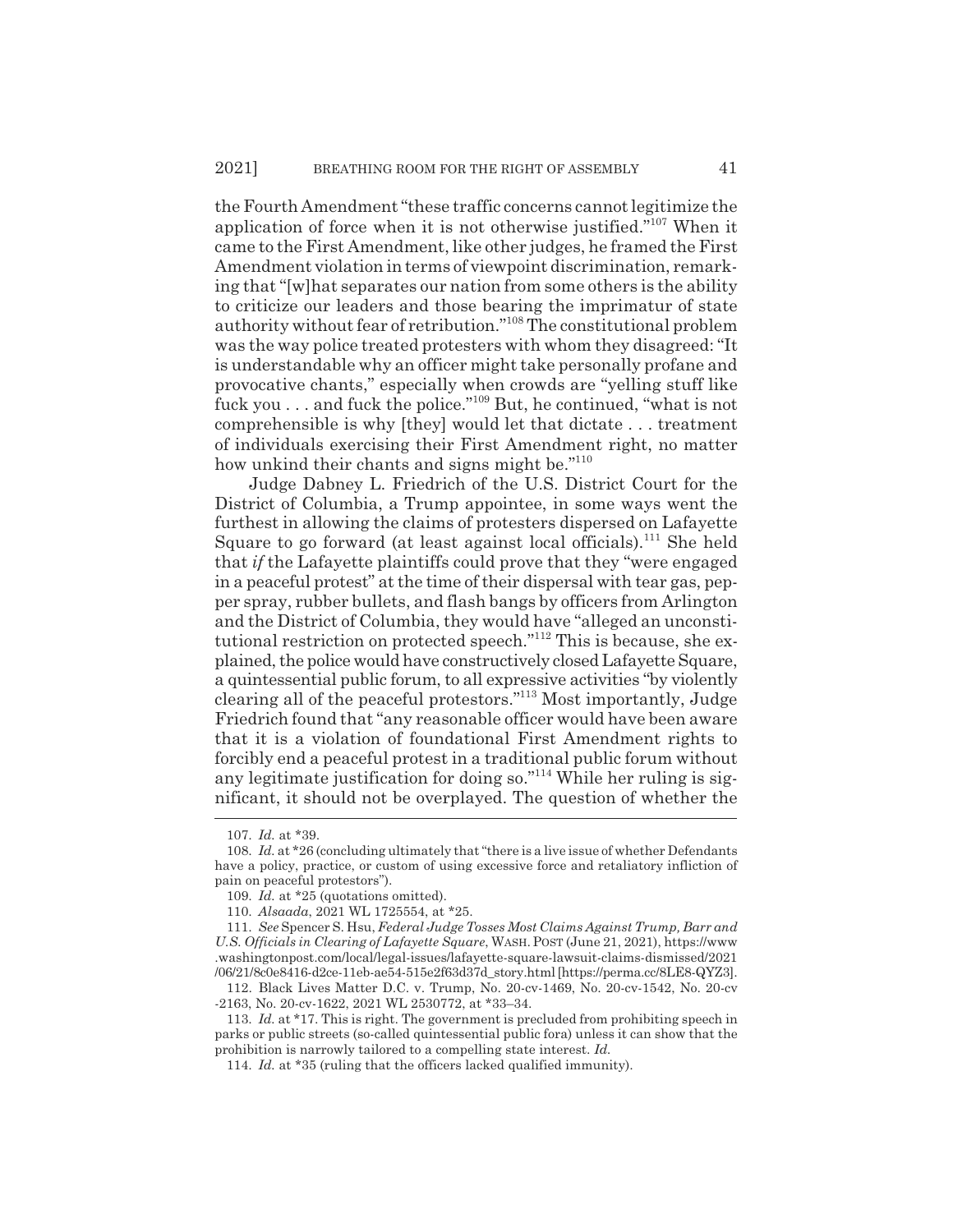government indeed lacked a legitimate reason is yet to be resolved.<sup>115</sup> Defendants in the case argued "the clearing of [Lafayette] Square was justified by a significant government interest—the national interest in presidential security."116

In all, despite the flurry of litigation, federal courts reviewing cases arising out the Floyd protests failed to clearly delineate the line between constitutionally protected and unlawful assembly.117 Instead, in opinion after opinion, federal judges balked at the task of drawing a line that law enforcement cannot cross when policing disruptive protests. In Detroit, Judge Laurie J. Michelson fretted over "the difficulty in drawing an enforceable line that permits police officers to use appropriate means in response to violence and destruction of property but that also does not chill free speech or abuse those who wish to exercise it."118 Indeed, she began her opinion with "a short detour . . . to stand with many of its sister courts" to recognize that, on the one hand, "demonstrators have a right to protest the actions of the police and other members of the government without fear of government retaliation;" and on the other, "police" officers, especially in their duty to protect person and property, have difficult and often dangerous jobs that require them to make splitsecond decisions."119 Judge Jones, in Seattle, also emphasized the tight balance he was being asked to enforce:

First, as other courts have recently expressed, people have a right to demonstrate and protest government officials, police officers being no exception. Their right to do so, without fear of government retaliation, is guaranteed by the First and Fourth Amendments. Second, to protect person and property, police officers must make split-second decisions, often while in harm's way. Third, the Court hopes that the parties see the kinship in their arguments—not all protestors seek destruction; not all officers seek violence.<sup>120</sup>

<sup>115.</sup> *See id.* at \*39.

<sup>116.</sup> *Id.* at \*35. Judge Friedrich also allowed plaintiffs' First Amendment retaliation claim to proceed. *See id.* at \*38.

<sup>117.</sup> Garrett Epps, *The Whole Concept of Unlawful Assembly Is a Mess*, ATLANTIC (Aug. 9, 2020), https://www.theatlantic.com/ideas/archive/2020/08/the-whole-concept-of -unlawful-assembly-is-a-mess/615079 [https://perma.cc/76FB-MVGE]; *see* Kia Rahnama, *How the Supreme Court Dropped the Ball on the Right to Protest*, POLITICO (Aug. 17, 2020), https://www.politico.com/news/magazine/2020/08/17/portland-crackdown-freedom -of-assembly-supreme-court-397191 [https://perma.cc/RF2V-LZU5].

<sup>118.</sup> Detroit Will Breathe v. City of Detroit, 484 F. Supp. 3d 511, 516 (E.D. Mich. 2020), *order clarified*, No. 20-12363, 2020 WL 8575150 (E.D. Mich. Sept. 16, 2020).

<sup>119.</sup> *Id.* (adding "just as not all protestors seek destruction, not all officers seek violence").

<sup>120.</sup> Black Lives Matter Seattle–King Cnty. v. City of Seattle, 466 F. Supp. 3d 1206, 1212 (W.D. Wash. 2020).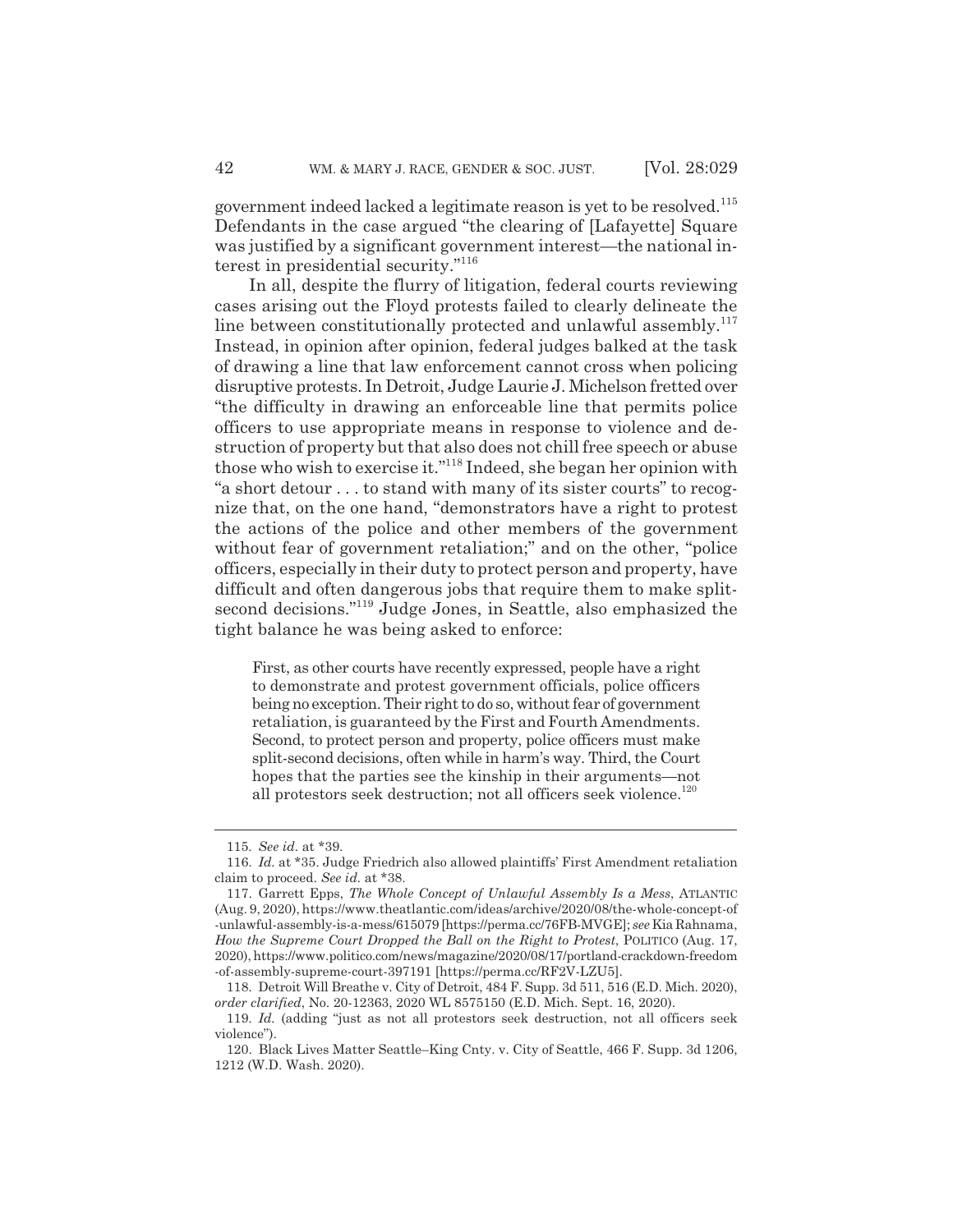#### III. POLITICS OF BACKLASH

The City's response to the TRO was to countersue.<sup>121</sup> The countersuit was quite bold, initially accusing Detroit Will Breathe of defamation.122 This charge, which got a fair amount of media coverage, was plainly frivolous. But the point of the countersuit was not to win certainly, not on the defamation claim given that both Mayor Duggan and Police Chief Craig are public figures, and the First Amendment sets an extremely high bar for defamation suits brought by public figures.123 Rather, the point was to recast political activists seeking racial justice and an end to police brutality in one of the country's poorest primarily black cities as criminals.<sup>124</sup>

The retaliatory countersuit, brought by the City, Mayor Duggan, Police Chief Craig, and several officers, alleged that Detroit Will Breathe had engaged in a civil conspiracy to harm the Detroit Police Department and its officers while also defaming the Department and its officials.125 Defendants accused Detroit Will Breathe of being an organization "distinguished by its militant culture and promotion of lawlessness" and alleged that they had engage in a conspiracy to undertake "unlawful action, including violence" against Detroit police.<sup>126</sup>

More brashly, Detroit argued that "reliance on the First Amendment" was misplaced because plaintiffs had engaged in "concerted unlawful activity."127 Violence does nullify the protections of the First Amendment.<sup>128</sup> And the City's allegations were broadly that Detroit

124. *Detroit City, Michigan*, U.S. CENSUS BUREAU (July 1, 2019), https://www.census .gov/quickfacts/detroitcitymichigan [https://perma.cc/YH33-TJGH].

125. Detroit Countersuit, *supra* note 121, at \*11.

126. *Id.* at \*1–\*2.

<sup>121.</sup> Defendant/Counter-Plaintiffs' Response in Opposition to Plaintiffs/Counter-Defendants' Motion to Dismiss Counterclaim, Detroit Will Breathe v. City of Detroit, No. 2:20-cv-12363, 2020 WL 9889708, at \*1 (filed Dec. 4, 2020) [hereinafter Detroit Countersuit]. 122. *Id.* at \*11.

<sup>123.</sup> *See* New York Times Co. v. Sullivan, 376 U.S. 254, 270 (1964). Unsurprisingly, the claim was quickly dropped. Detroit Countersuit, *supra* note 121, at \*11.

<sup>127.</sup> *Id.* at \*10–\*11 (emphasis removed). Typical of First Amendment arguments today, the complaint made no mention of the Assembly Clause. *Id.* Instead, it emphasized that it was immaterial that the conspiracy "is evidenced by certain speech." *Id.* at \*10. The First Amendment "does not permit Plaintiffs to use the First Amendment shield to hide their unlawful agreement." *Id.* The ACLU filed an amicus brief exhaustively laying out the First Amendment challenges to the city's counter suit. Brief for American Civil Liberties Union, as Amici Curiae Supporting Respondents at 3 Detroit Will Breathe v. City of Detroit No. 2:20-cv-12363, \*(E.D. Mich. Nov. 6, 2020) (arguing among other things that there was not even evidence of incitement to unlawful activity). It too, however, focused exclusively on Detroit Will Breathe's protected speech. *Id.*

<sup>128.</sup> *See* Cantwell v. Connecticut, 310 U.S. 296, 308 (1940) ("When clear and present danger of riot, disorder, interference with traffic upon the public streets, or other immediate threat to public safety, peace, or order, appears, the power of the State to prevent or punish is obvious.").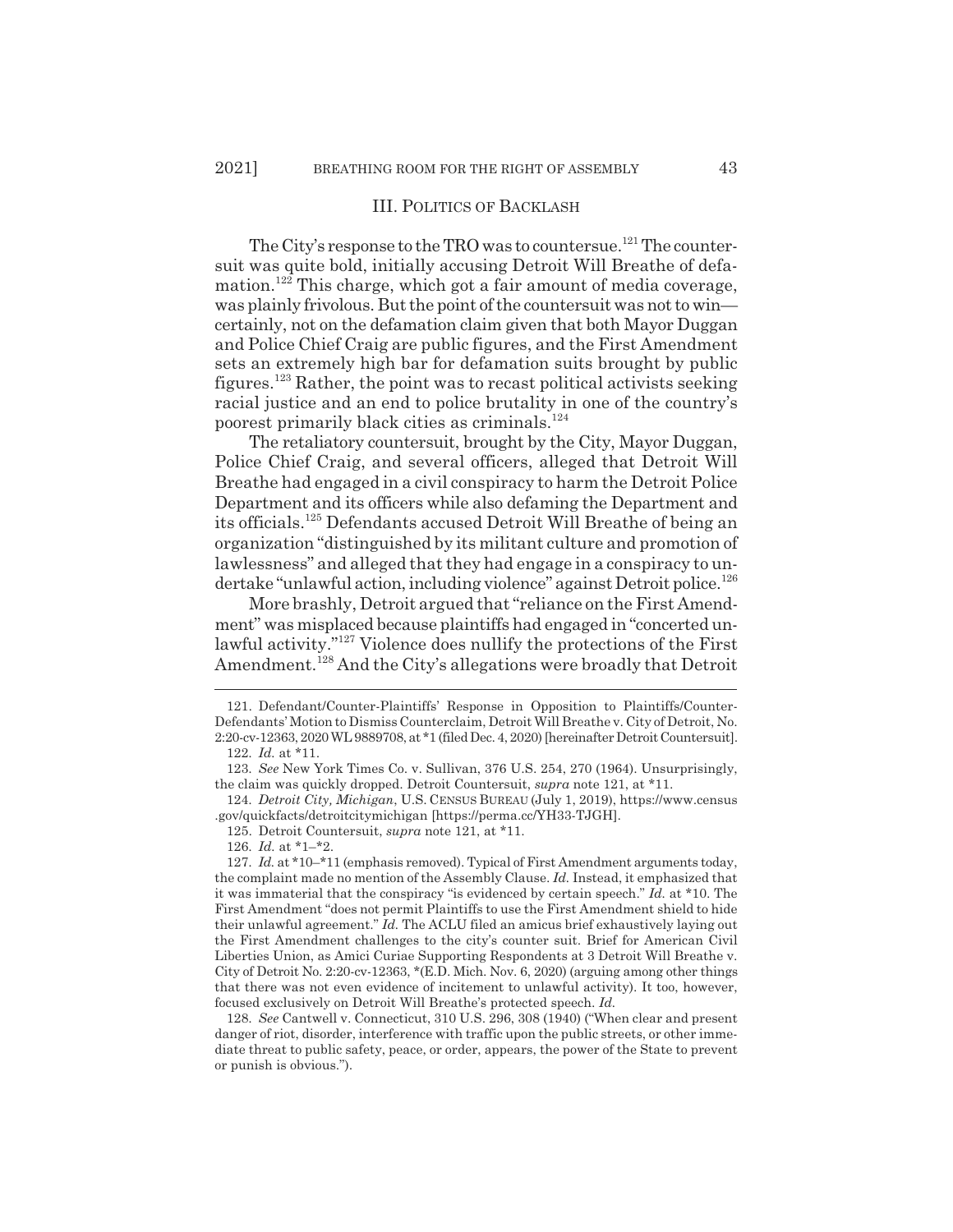Will Breathe had conspired to "disturbing the peace, engaging in disorderly conduct, inciting riots, destroying public property, resisting or obstructing officers in charge of duty, and committing acts of violence against Detroit police officers."129 The evidence proffered for the unlawful activity, however, primarily rests on events on August 22, when the group occupied the intersection around Woodward Avenue "thereby obstructing traffic," (at midnight, remember). $^{130}$  The complaint charged the occupation was unlawful because the group lacked the requisite permit to congregate at the intersection and that they unlawfully refused to disperse when ordered.<sup>131</sup>

The District Court dismissed the countersuit in March.<sup>132</sup> Once again, the decision did not rely on the First Amendment.<sup>133</sup> Its only mention is on the final page, stating vaguely, "if protesters fail to heed lawful orders to disperse, law enforcement has recourse. A speculative lawsuit that this may have been the result of a civil conspiracy to commit unlawful acts, with the attendant risks to First Amendment freedoms, is not one of them."134 The court, however, got it implicitly recognizing the suit for what it was—a publicity stunt aimed to chill constitutionally protected activity.<sup>135</sup>

The countersuit, though unusual—indeed spectacular—is indicative of the way that limited First Amendment protections for protesters create opportunities for political backlash.<sup>136</sup> Emboldened by the weak protections afforded by existing law to disruptive protests, legislatures are furiously rushing to criminalize a wide swath of nonviolent protest tactics.<sup>137</sup>

Republican legislatures around the country have introduced and, in some cases, passed anti-protest statutes aimed at disruptive, but nonviolent, protesters.138 Tennessee, for example, recently made

<sup>129.</sup> Breathe v. City of Detroit, 524 F. Supp. 3d 704, 709 (E.D. Mich. 2021).

<sup>130.</sup> Detroit Countersuit, *supra* note 121, at \*4.

<sup>131.</sup> *Detroit Will Breathe*, 524 F. Supp. 3d at 706–08.

<sup>132.</sup> Tresa Baldas, *Detroit Will Breathe Scores Win in Legal Fight with the City*, DETROIT FREE PRESS (Mar. 10, 2021), https://www.freep.com/story/news/local/michigan /detroit/2021/03/10/countersuit-dismissed-against-detroit-will-breathe/6943347002 [https://perma.cc/YDB2-5X4B].

<sup>133.</sup> *Detroit Will Breathe*, 524 F. Supp. 3d at 709–13.

<sup>134.</sup> *Id.* at 712.

<sup>135.</sup> *See* Baldas, *supra* note 132. These types of suits are becoming a trend. *See, e.g.*, Doe v. Mckesson, 945 F.3d 818, 840 (5th Cir. 2019) (Willet, J., dissenting in relevant part), *vacated*, 141 U.S. 48 (2020).

<sup>136.</sup> *See* Baldas, *supra* note 132.

<sup>137.</sup> *See, e.g.*, Alleen Brown & Akela Lacy, *State Legislatures Make "Unprecedented" Push on Anti-Protest Bills*, THEINTERCEPT (Jan. 21, 2021), https://theintercept.com/2021 /01/21/anti-protest-riot-state-laws [https://perma.cc/HD76-GDZL].

<sup>138.</sup> Sophie Quinton, *Republicans Respond to Black Lives Matter with Anti-Protest Bills*, STATELINE (Feb. 4, 2021), https://www.pewtrusts.org/en/research-and-analysis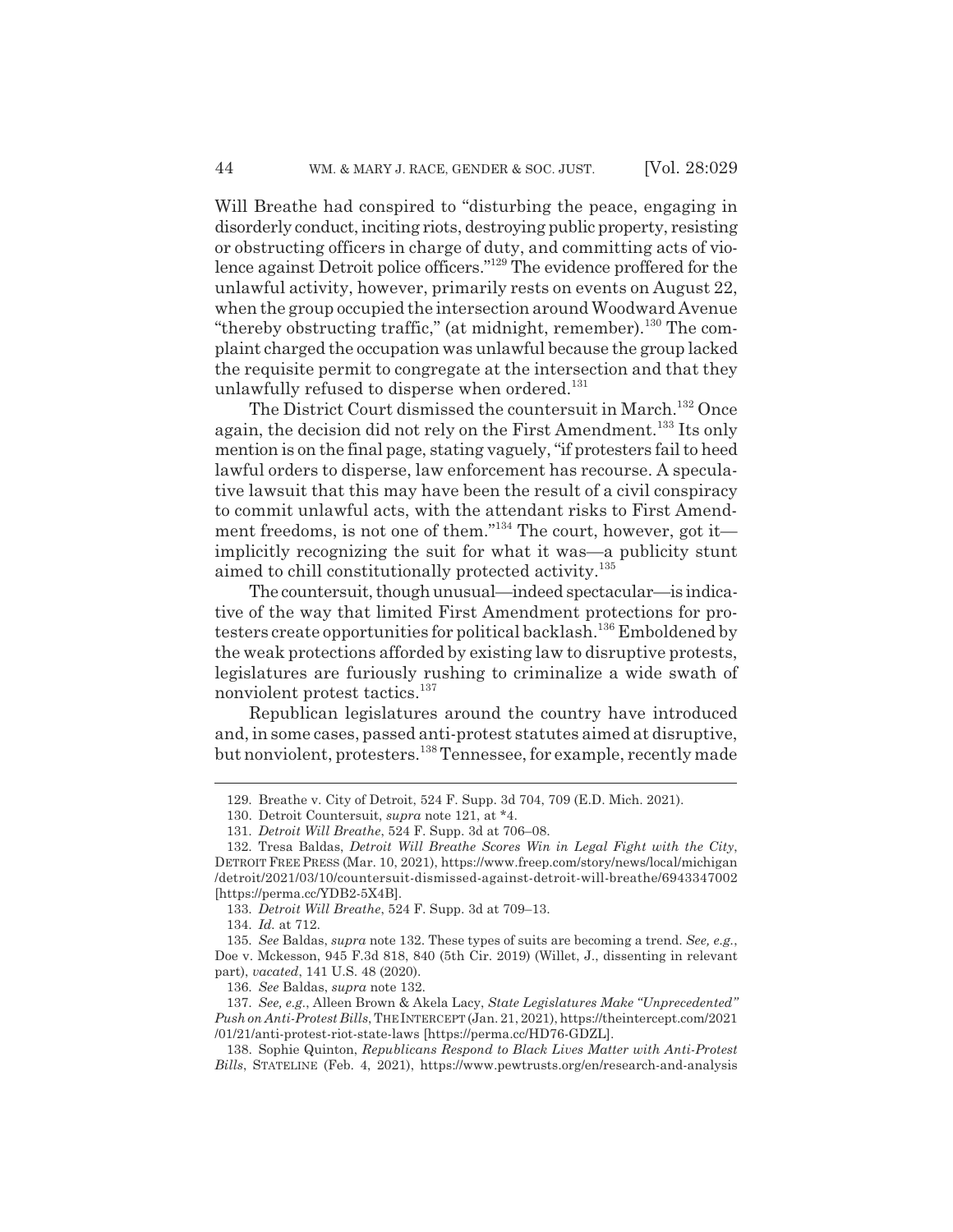it a felony to camp on the grounds of the state Capitol—a tactic used for several months by Black Lives Matter protesters in the state.<sup>139</sup> The Maryland legislature recently defeated a bill that sought to establish a new misdemeanor offense for knowingly and unlawfully obstructing or blocking the use of a highway, punishable by three years confinement and a \$2,500 fine.<sup>140</sup> The term highway was defined in such a way as to include bicycle and walking paths.<sup>141</sup> While obstruction bills have been defeated in several states, Arkansas passed one in April 2021.<sup>142</sup> And Florida has established two new felonies, "aggravated rioting" and "aggravated inciting or encouraging a riot."143 The Florida law also increases penalties for assault and theft during a riot as well as for vandalizing historic monuments and forbids bail pending a first court appearance for individuals arrested for riot-related offenses.<sup>144</sup>

According to the U.S. Protest Law Tracker hosted by the International Center for Not-for-Profit Law, thirty-six bills have been enacted and fifty-two are pending.<sup>145</sup> The recent round of anti-protest legislation follows a similar legislative backlash after the Black Lives Matter protests in response to the shooting of Michael Brown in Ferguson, Missouri, in 2014.<sup>146</sup>

#### IV. DISMISSALS AND THE CHILLING OF POLITICAL PARTICIPATION

What, then, happened to those in Detroit who were arrested during the summer's protests? Their cases were largely dismissed.<sup>147</sup>

<sup>/</sup>blogs/stateline/2021/02/04/republicans-respond-to-black-lives-matter-with-anti-protest -bills [https://perma.cc/NC2P-E2CC].

<sup>139.</sup> *U.S. Protest Law Tracker*, INT'LCTR. FOR NOT-FOR-PROFITL., https://www.icnl.org /usprotestlawtracker/?location=47&status=&issue=&date=&type= [https://perma.cc /HQC7-WS3U] (last visited Nov. 4, 2021). It also increased its penalties for a variety of existing riot and unlawful assembly offenses. *Id.*

<sup>140.</sup> H.B. 645, 2021 442nd Sess. (Md. 2021).

<sup>141.</sup> *Compare* H.B. 645, 2021 442nd Sess. (Md. 2021), *with* M.D. CODE ANN. TRANSP. § 8-101 (West 2018).

<sup>142.</sup> *See* H.B. 1508, 2021 93rd Gen. Assemb. (Ark. 2021).

<sup>143.</sup> *U.S. Protest Law Tracker: Florida*, INT'LCTR. FOR NOT-FOR-PROFITL., https://www .icnl.org/usprotestlawtracker/?location=12&status=&issue=&date=&type= [https://perma.cc /HQC7-WS3U] (last visited Nov. 4, 2021); Iowa passed a similar law on June 16, 2021. *Id.* 144. *Id.*

<sup>145.</sup> *U.S. Protest Law Tracker*, INT'LCTR. FOR NOT-FOR-PROFITL., https://www.icnl.org /usprotestlawtracker [https://perma.cc/HQC7-WS3U] (last visited Nov. 4, 2021).

<sup>146.</sup> *See, e.g.*, *id.*

<sup>147.</sup> *See, e.g.*, Steve Neavling, *Detroit Drops Charges Against 238 Anti-Police Brutality Protesters*, DETROIT METRO TIMES (Jan. 26, 2021), https://www.metrotimes.com/news -hits/archives/2021/01/26/detroit-drops-charges-against-238-anti-police-brutality-pro testers [https://perma.cc/ML7W-XQ5X].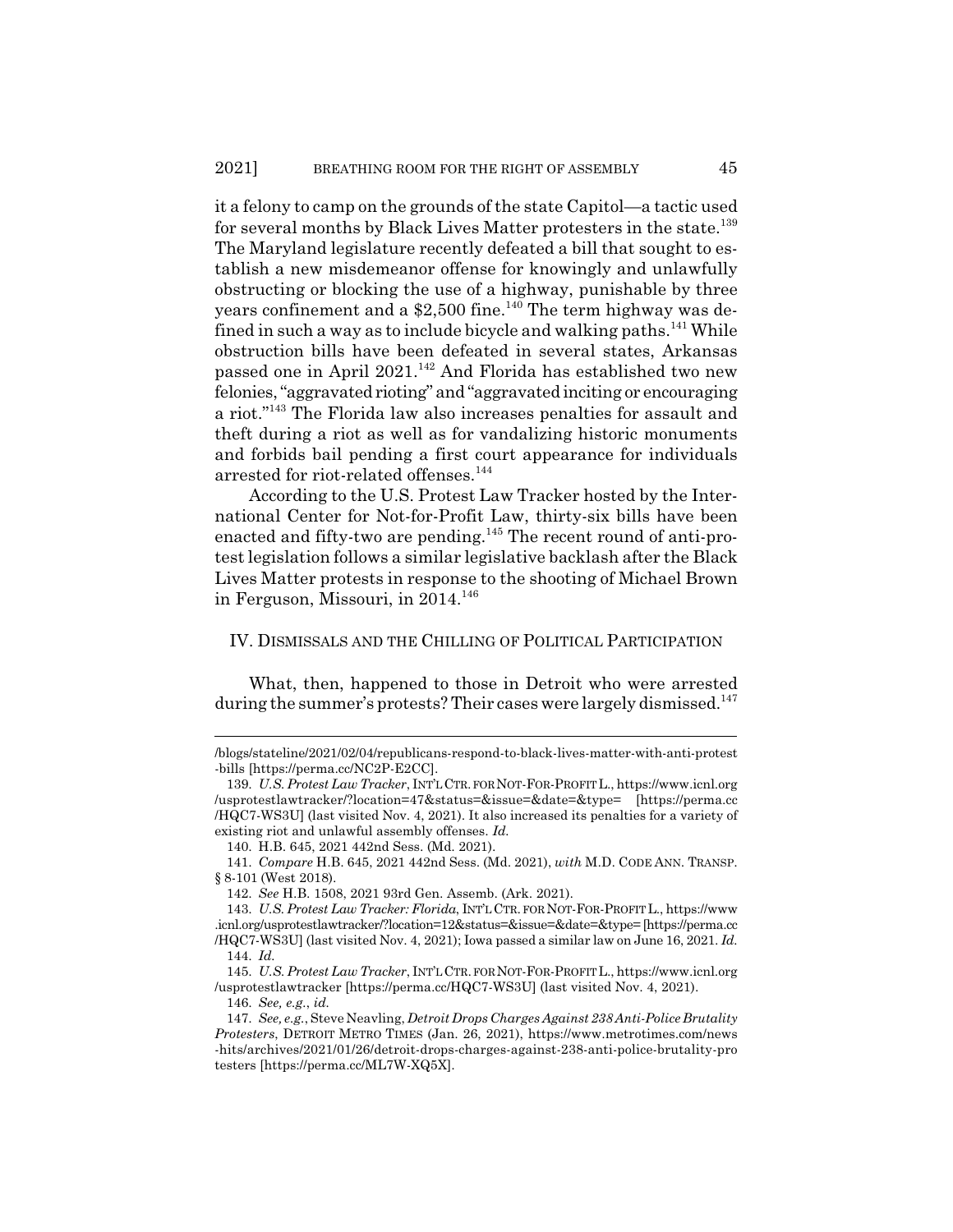In city after city, charges from Black Lives Matter protests have been dropped as prosecutors concluded the demonstrators had been exercising their basic First Amendment rights.<sup>148</sup> Dallas announced on June 4, 2020 that it would not formally charge 674 of the approximately 800 individuals who had been arrested in the first two weeks of unrest.149 In October, the Manhattan District Attorney announced that charges against demonstrators arrested for unlawful assembly and disorderly conduct would be dropped.150 A month later, District Attorney Mike Schmidt in Oregon admitted that "[s]eventy to 80 percent [of the charges] would not survive constitutional challenges."151 Meanwhile, in Philadelphia, District Attorney Larry Krasner went further, deciding to grant even those who had engaged in looting a way to avoid conviction—and the long-term costs of a criminal record.152 Nearly 500 individuals arrested for looting would have the option of being diverted to a restorative justice process.153

The dismissals came slower in Detroit.<sup>154</sup> The process started in January 2021, when a local judge dismissed all criminal cases on his docket arising out of the Floyd protests.<sup>155</sup> The charges were dismissed without prejudice.<sup>156</sup> But the City ran into evidentiary problems,<sup>157</sup> and shortly thereafter, the law department announced that it would voluntarily dismiss 238 misdemeanor charges arising out events on May 31, June 1, and June 2, 2020.<sup>158</sup> A few months later, a second Detroit judge dismissed all of the misdemeanor charges on her

<sup>148.</sup> *See*Tom Perkins, *Most Charges Against George Floyd Protesters Dropped, Analysis Shows*, THEGUARDIAN (Apr. 17, 2021), https://www.theguardian.com/us-news/2021/apr /17/george-floyd-protesters-charges-citations-analysis [https://perma.cc/6DTS-WD7H].

<sup>149.</sup> Meryl Kornfield, Austin R. Ramsey, Jacob Wallace, Christopher Casey & Veronica Del Valle, *Swept up by Police*, WASH. POST (Oct. 23, 2020), https://www.washingtonpost .com/graphics/2020/investigations/george-floyd-protesters-arrests [https://perma.cc/5964 -6SQK]. Most of the remaining charges were dismissed shortly thereafter. *Id.*

<sup>150.</sup> *Id.*

<sup>151.</sup> Neil MacFarquhar, *Why Charges Against Protesters Are Being Dismissed by the Thousands*, N.Y.TIMES (Feb. 11, 2021), https://www.nytimes.com/2020/11/19/us/protests -lawsuits-arrests.html [https://perma.cc/C3P9-D9BL] (announcing he would be dismissing 721 charges against Floyd protesters while pursuing 144 cases and reviewing 165).

<sup>152.</sup> Samantha Melamed, *Hundreds Arrested in Uprisings Given a Bit of a Break*, PHILA. INQUIRER (Mar. 26, 2021), https://www.inquirer.com/news/philadelphia-unrest-restora tive-justice-george-floyd-larry-krasner-20210326.html [https://perma.cc/2EG6-TC36].

<sup>153.</sup> *Id.* (stating that those charged with premeditated burglaries—such as blowing up ATMs or renting a U-Haul truck to carry off loot—would not be offered this alternative and would be prosecuted as usual).

<sup>154.</sup> *See* Neavling, *supra* note 147.

<sup>155.</sup> *Id.*

<sup>156.</sup> *Id.*

<sup>157.</sup> *See id.*

<sup>158.</sup> *Id.* (noting 245 arrests were made during the early days of protest and the city was keeping seven cases alive).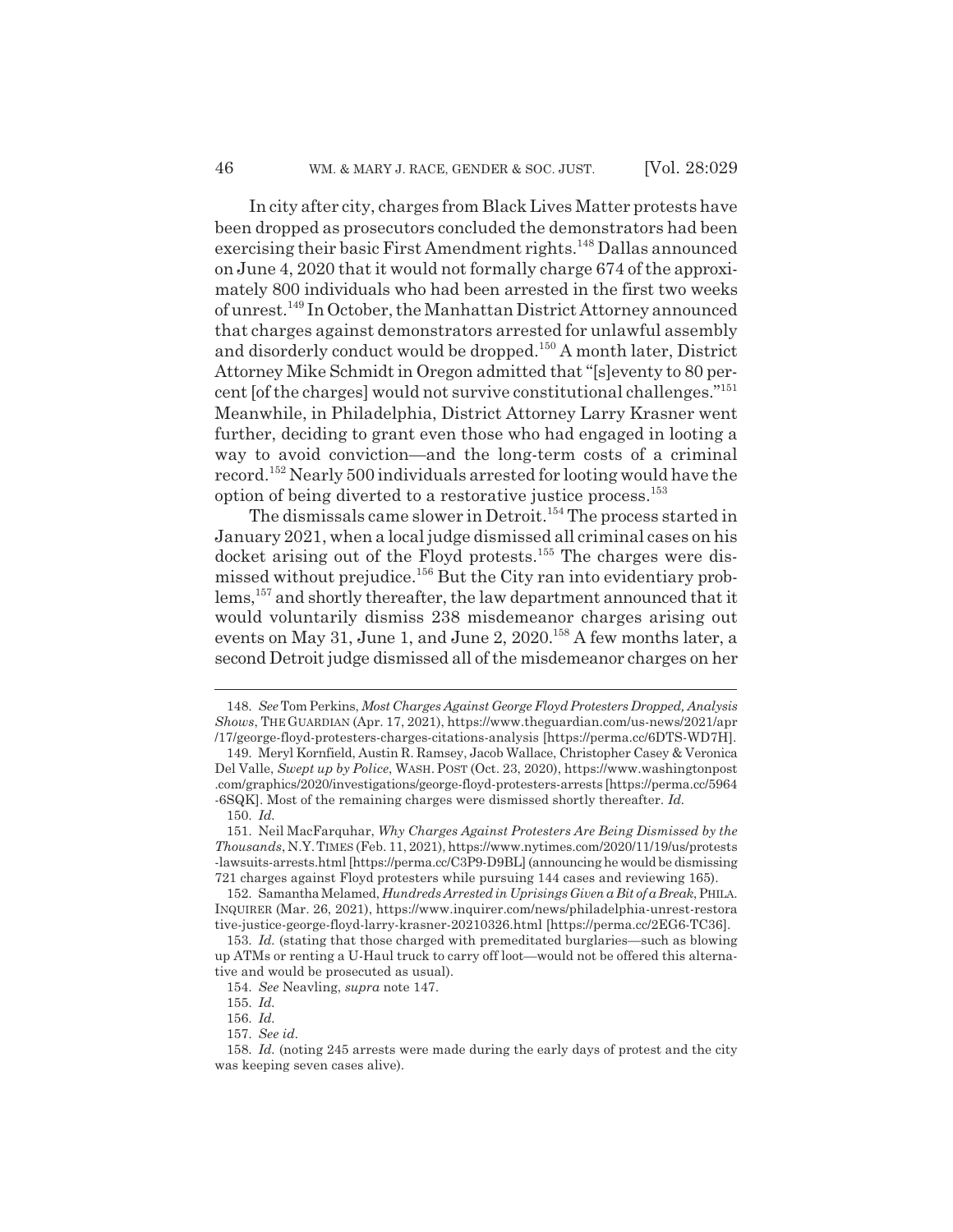docket—these were mostly for disorderly conduct and loitering.159 This pattern of arrest and dismissal is typical, at least, since Occupy.<sup>160</sup>

Estimates are that, nationally, upward of 90% of charges arising out of the Floyd protests have been dropped or dismissed.161 As of March 2021, Detroit maintains its suit against Detroit Will Breathe leader, Tristan Taylor, for various misdemeanors.<sup>162</sup>

From a First Amendment perspective dropping charges against individuals *ex post* does nothing to remedy the nullification of the constitutional right at the time.163 Taking individuals who are not causing mayhem off the streets at the moment they wish to register their protest undermines their constitutional right to peaceably assemble. It also creates fear and reticence to participate again. This effect is particularly problematic given evidence that order-maintenance charges, like disorderly conduct, are levied against Black protesters at higher rates than their white counterparts.<sup>164</sup>

## V. REFLECTIONS ON THE RIGHT OF ASSEMBLY

What light, then, do these stories arising out of protests for racial justice in Detroit shed on the state of the right to peacefully assemble in the United States?

Foremost, they illustrate that a reinvigorated and disruptive form of protest is a central tactic in twenty-first century American politics for movements seeking to vindicate the interests of everyday Americans. The size of the initial week of Floyd protests was remarkable.<sup>165</sup> The iconic civil rights marches in the 1960s involved hundreds of thousands—not millions—of protesters.<sup>166</sup>

<sup>159.</sup> Miriam Marini, *Charges Dismissed Against Summer Protesters, Detroit Will Breathe Leader's Hearing Remains*, DETROIT FREE PRESS (Mar. 3, 2021), https://www.freep.com /story/news/local/michigan/detroit/2021/03/03/detroit-will-breathe-hearing-charges-dis missed/6905542002 [https://perma.cc/M2VR-FG69].

<sup>160.</sup> *See* Tabatha Abu El-Haj, *Defining Nonviolence as a Matter of Law and Politics*, *in* PROTEST AND DISSENT: NOMOS LXII (Melissa Schwartzberg, ed. 2020) [hereinafter Abu El-Haj, *Defining Non-Violence*].

<sup>161.</sup> Perkins, *supra* note 148.

<sup>162.</sup> *Id.*

<sup>163.</sup> District Attorney Krasner's decision to divert those who had crossed the constitutional line to restorative processes is entirely different—a quintessential exercise of prosecutorial discretion.

<sup>164.</sup> *See, e.g.*, MacFarquhar, *supra* note 151; Sam Levin & Maanvi Singh, *America's Protest Crackdown: Five Months after George Floyd, Hundreds Face Trials and Prison*, THEGUARDIAN (Oct. 27, 2020), https://www.theguardian.com/us-news/2020/oct/27/ameri cas-protest-crackdown-five-months-after-george-floyd-hundreds-face-trials-and-prison [https://perma.cc/DY3H-KWFM].

<sup>165.</sup> *See* Buchanan et al., *supra* note 6.

<sup>166.</sup> *Id.*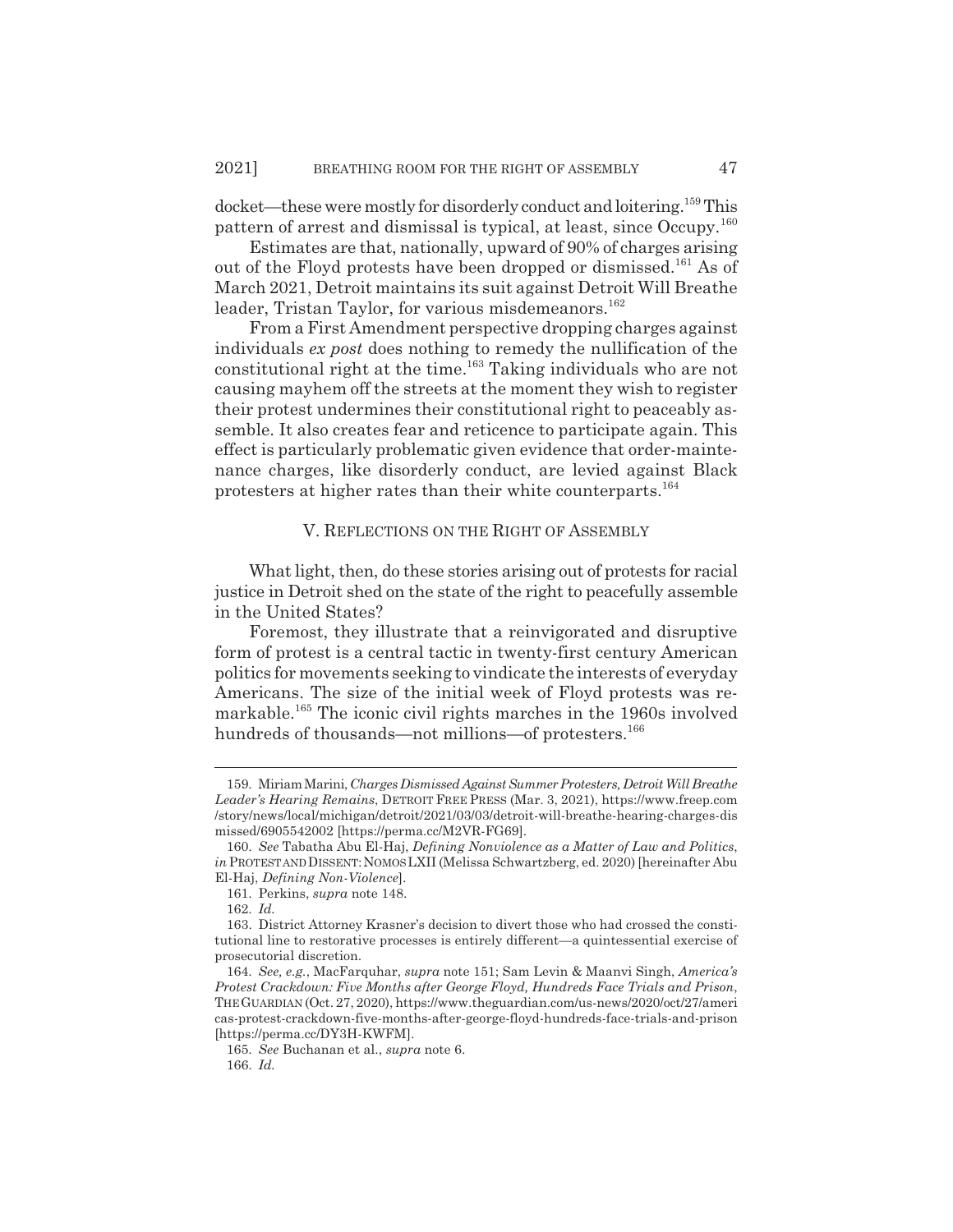In a world where money is the usual key to political access, persistent protests force elected officials to engage with constituents, sometimes literally drawing leaders to the streets.<sup>167</sup> This was true in Portland, Oregon, where Mayor Ted Wheeler joined protesters critical of both his handling of the situation and the federal presence in the city, only to be shouted at by the crowd and, then, tear-gassed by police.168 But it was also true in Pensacola, Florida, which also experienced a wave of demonstrations in the aftermath of George Floyd's murder.169 A week into the protests, a crowd occupied the Pensacola Bay Bridge, linking arms and demanding a meeting with the city's Mayor.170 Mayor Grover Robinson showed up, ultimately negotiating with the group and agreeing to appoint one of its leaders to a newly created citizens' police advisory board.<sup>171</sup>

As Black Lives Matter activist, DeRay Mckesson told a *N.Y. Times* reporter in 2015, about a year after Ferguson:

[T]he heart of the movement is in the actions. It's in shutting down streets, shutting down Walmarts, shutting down any place where people feel comfortable. We want to make people feel as uncomfortable as we feel when we hear about Mike, about Eric Garner, about Tamir Rice. We want them to experience what we go through on a daily basis.172

The ability to bring a city to a standstill is the ability to make elected officials take notice.173 As Jeremy Waldron recently observed, "something about a demonstration—*any* demonstration—seems to convey

<sup>167.</sup> *See* Anna Griffin, Dirk VanderHart & Rebecca Ellis, *Portland Mayor Ted Wheeler Faces Boos, Calls to Resign and Tear Gas*, OPB (July 23, 2020), https://www.opb.org /news/article/portland-mayor-ted-wheeler-faces-protesters-and-tear-gas-head-on [https:// perma.cc/93TT-6NZB].

<sup>168.</sup> *Id.*; *see also Portland Mayor Ted Wheeler Joins Protesters Downtown, Holds Listening Session*, FOX 12OREGON (July 22, 2020), https://www.kptv.com/news/portland -mayor-ted-wheeler-joins-protesters-downtown-holds-listening-session/article\_0990b4fc -cca1-11ea-ada0-fb3cc2e01fe8.html [https://perma.cc/WLJ7-L9GF]. In Houston, Texas, where Floyd was born, Police Chief Acevedo marched with protesters against police brutality. Rebecca Hennes, *Viral Video Shows Acevedo Making Passionate Plea To George Floyd Protesters*, HOUSTON CHRON. (June 1, 2020), https://www.houstonchronicle.com /news/houston-texas/article/Acevedo-Houston-George-Floyd-protest-viral-video-153081 72.php [https://perma.cc/A25C-JA9R].

<sup>169.</sup> Amelia Pollard, *Florida Is Latest Hot Spot for Anti-Protest Legislation*, AM.PROS-PECT (Apr. 14, 2012), https://prospect.org/civil-rights/florida-is-latest-hot-spot-for-anti-pro test-legislation [https://perma.cc/C67M-R4SE].

<sup>170.</sup> *Id.*

<sup>171.</sup> *Id.*

<sup>172.</sup> Jay Caspian Kang, *'Our Demand Is Simple: Stop Killing Us'*, N.Y. TIMES (May 4, 2015), https://www.nytimes.com/2015/05/10/magazine/our-demand-is-simple-stop-killing -us.html [https://perma.cc/W6FV-QD38].

<sup>173.</sup> Pollard, *supra* note 169.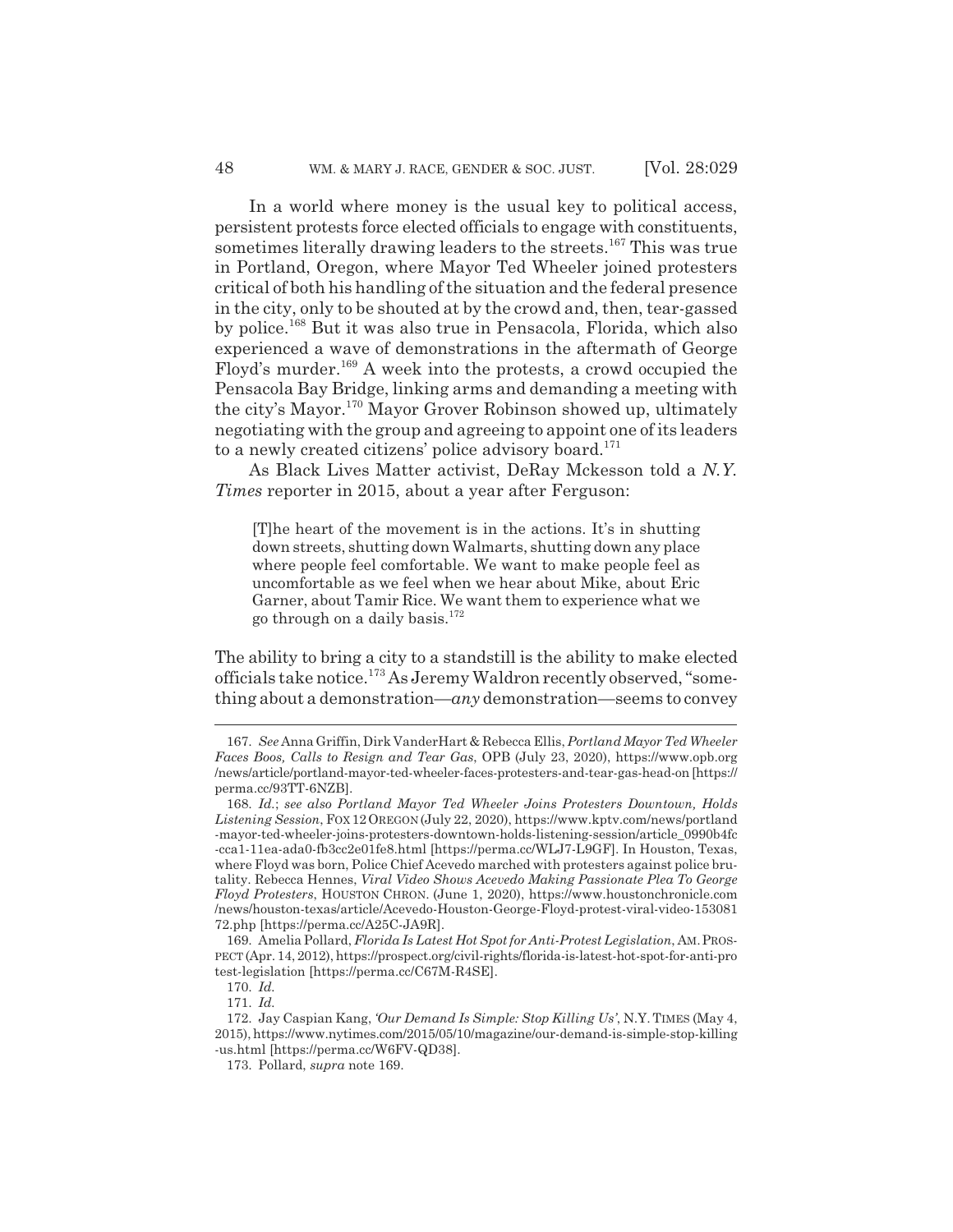at least to its targets and opponents that things *might* get out of hand if its demands are not listened to. Patience is evaporating, it seems to say."<sup>174</sup>

The summer of 2020, even more than the protests in the wake of Michael Brown's killing, demonstrate how taking to the streets remains a critical source of political power for everyday Americans. Social media cannot replace the public square. When people gather with their fellow citizens to voice concerns about important public policies, politicians pay attention.175 This most recent wave of Black Lives Matter marches, like those before it, has succeeded in placing police reforms onto state and local legislative agendas.<sup>176</sup> More than thirty states have passed more than 140 new police oversight and reform laws since  $\dot{May}$  2020.<sup>177</sup> A fundamental rethinking of policing is now squarely on the legislative agenda, and politicians around the country are actually debating the pros and cons of defunding the police. $178$ 

While disruption is central to the efficacy of public assemblies as political acts, it is often met with disapproval and extreme responses from authorities, giving rise to escalating cycles of violence and backlash.179 This is another lesson from 2020. Indeed, although there was widespread support early on for the Black Lives Matter protesters, across racial and ethnic groups, it has dropped off over the course of the year.<sup>180</sup> Even at its peak, Americans, by wide margins,

176. *See, e.g.*, Molly Harbarger, *State, County Officials Commit to Proposals Aimed at Justice for Black Oregonians, Some with Timelines, Funding Attached*, THEOREGONIAN (July 28, 2020), https://www.oregonlive.com/politics/2020/07/state-county-officials-com mit-to-proposals-aimed-at-justice-for-black-oregonians-some-with-timelines-funding-at tached.html [https://perma.cc/7FAA-KVT3].

177. *See* Steve Eder, Michael H. Keller & Blacki Migliozzi, *As New Police Reform Laws Sweep Across the U.S., Some Ask: Are They Enough?*, N.Y. TIMES (June 23, 2021), https:// www.nytimes.com/2021/04/18/us/police-reform-bills.html [https://perma.cc/3HQ8-PMSJ]. 178. *Id.*

<sup>174.</sup> Jeremy Waldron, *What Demonstrations Mean* 11 (NYU Sch. L., Pub. L. Rsch. Paper No. 20-41).

<sup>175.</sup> *See* Austa Somvichian-Clausen, *What the 2020 Black Lives Matter Protests Have Achieved So Far*, THE HILL (May 21, 2021), https://thehill.com/changing-america/re spect/equality/502121-what-the-2020-black-lives-matter-protests-have-achieved-so [https://perma.cc/3RV4-36GZ].

<sup>179.</sup> *See* Kornfield et al., *supra* note 149.

<sup>180.</sup> *Compare* Kim Parker, Juliana Horowitz & Monica Anderson, *Amid Protests, Majorities Across Racial and Ethnic Groups Express Support for the Black Lives Matter Movement*, PEW RSCH. CTR. 4, 13 (June 12, 2020), https://www.pewresearch.org/social -trends/wp-content/uploads/sites/3/2020/06/PSDT\_06.12.20\_protest\_fullreport.pdf [https:// perma.cc/BB4A-FYSB] (reporting 67% of U.S. adults support the movement, but also that support among Republicans is significantly lower at 40%), *with* Jennifer Chudy & Hakeem Jefferson, Opinion, *Support for Black Lives Matter Surged Last Year. Did It Last?*, N.Y.TIMES (May 22, 2021), https://www.nytimes.com/2021/05/22/opinion/blm-move ment-protests-support.html [https://perma.cc/H7KE-ZPJG] (finding that "Republicans and white people have actually become *less* supportive of Black Lives Matter than they were before the death of George Floyd.").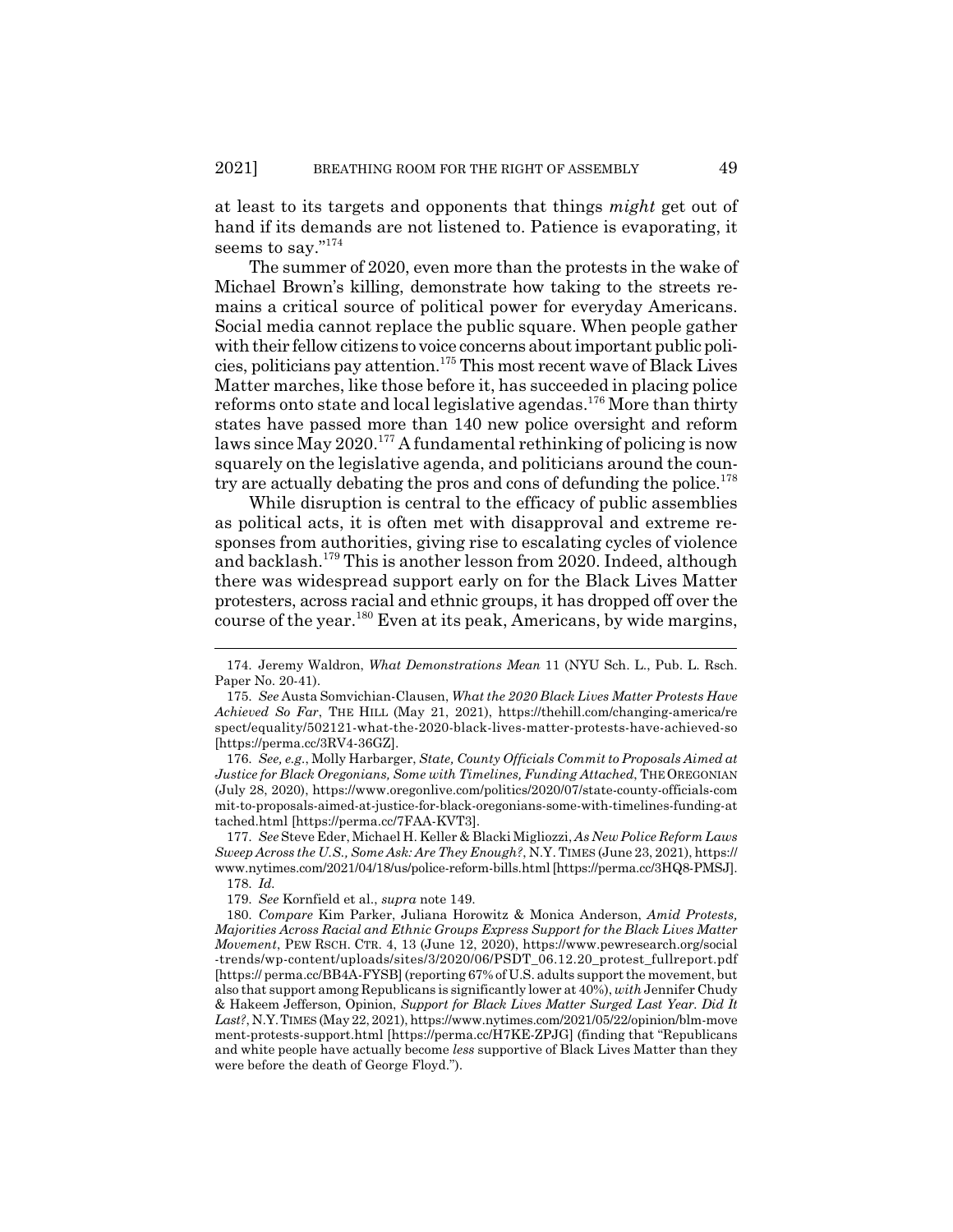were of the view that protests are less preferable than a range of other political tactics for achieving equality.<sup>181</sup>

Views of the protests, and of the protesters and their rights, as with everything in American politics today, differ starkly across the political divide. A recent PEW poll found that only 60% of Americans agree that "people are free to peacefully protest" in the United States;<sup>182</sup> and further that only just over half of Republicans agreed that "it is *very* important for the country that people are free to peacefully protest."183

The most important lesson, then, to be taken from 2020, is that we need to teach the public why public assembly was included in the First Amendment and why it still matters today.<sup>184</sup>

Racialized policing and racial economic and health inequalities are not new crises.185 Indeed, "[i]t is the protests that are making the longstanding crisis finally visible to mainstream policymakers and the public."<sup>186</sup> Equally importantly, the Floyd protests, like others in recent years, engaged and energized individuals from various walks of life, bridged racial divides, and brought many who had never demonstrated before out into the streets.<sup>187</sup>

Protests complement elections, which "are limited both as civic experiences and as vehicles for political change."188 Nowhere are the limitations of elections better understood than in the communities that have been at the center of the Black Lives Matter protests.<sup>189</sup> "Communities in which [B]lack men have a thirty percent lifetime

<sup>181.</sup> Parker et al., *supra* note 180, at 11 (reporting that 82% believe that "working directly with [B]lack people to solve problems in their local communities" is more effective; 74% that "bringing people of different racial backgrounds together to talk about race" is more effective; and 68% that "working to get more [B]lack people elected to office" is more effective).

<sup>182.</sup> Carroll Doherty, Jocelyn Kiley, Nida Asheer & Calvin Jordan, *In Views of U.S. Democracy, Widening Partisan Divides Over Freedom to Peacefully Protest, PEW RSCH.* CTR.4–5 (Sept. 2, 2020), https://www.pewresearch.org/politics/wp-content/uploads/sites /4/2020/09/PP\_2020.09.02\_Democracy\_FINAL.pdf [https://perma.cc/SZ8J-TF4C] (reporting this to be a drop from 73% the last time the question was asked).

<sup>183.</sup> *Id.* (reporting that among Democrats that percentage was 82%; overall 68% of Americans agreed with the statement).

<sup>184.</sup> *See* Tabatha Abu El-Haj, *Defining Peaceably: Policing the Line Between Constitutionally Protected Protest and Unlawful Assembly*, 80 MO. L. REV. 961, 984–85 (2015) [hereinafter Abu El-Haj, *Defining Peaceably*].

<sup>185.</sup> *Id.* at 983.

<sup>186.</sup> *Id.*

<sup>187.</sup> *See* LaGina Gause & Maneesh Arora, *Not All of Last Year's Black Lives Matter Protesters Supported Black Lives Matter*, WASH. POST (July 2, 2021, 6:00 AM), https:// www.washingtonpost.com/politics/2021/07/01/not-all-last-years-black-lives-matter-pro testers-supported-black-lives-matter [https://perma.cc/BF3Y-8B5X].

<sup>188.</sup> Abu El-Haj, *Defining Peaceably*, *supra* note 184, at 981.

<sup>189.</sup> *Id.*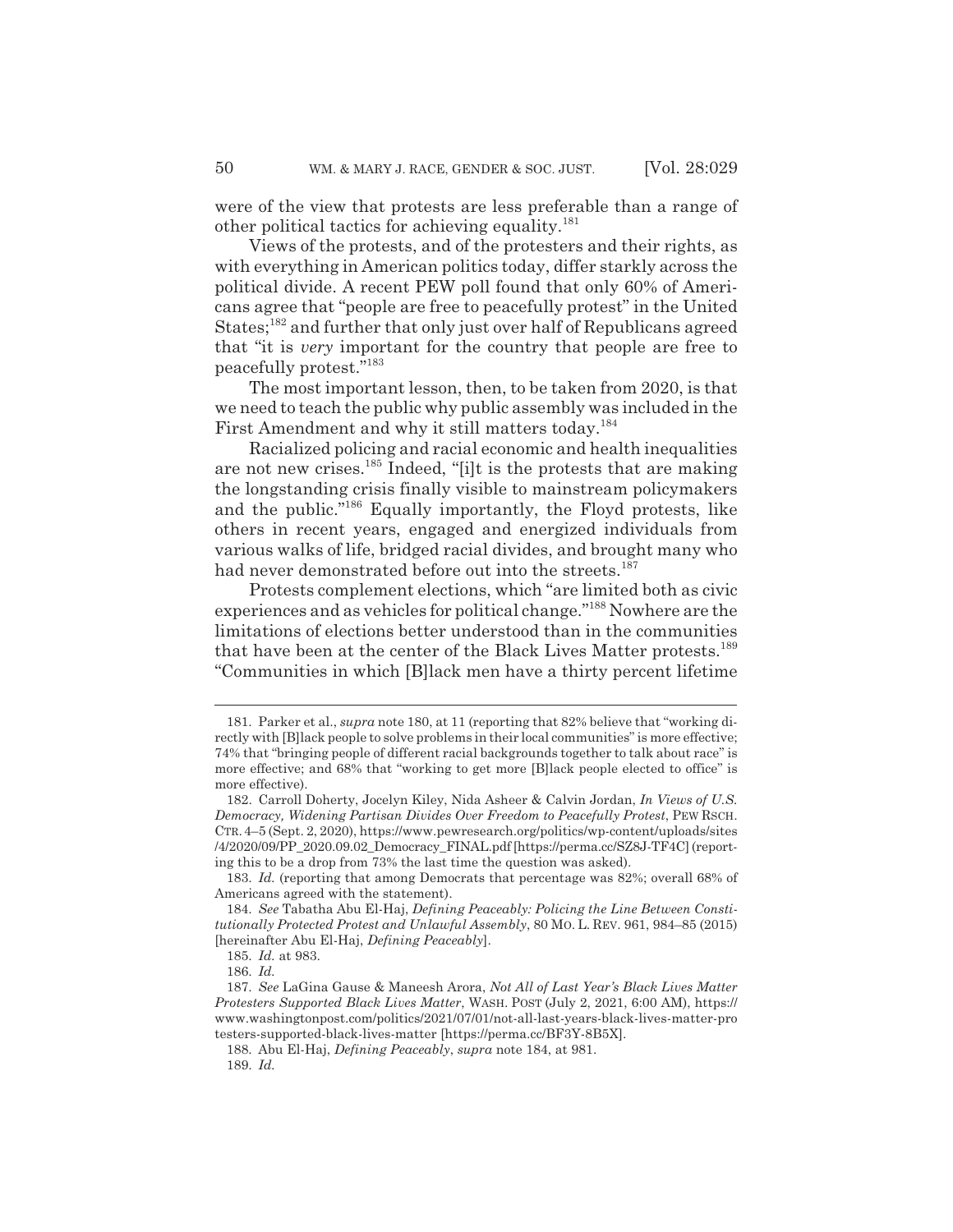risk of imprisonment and where rates of felon disenfranchisement run high are well aware of the many limits of voting. Outdoor assemblies can compensate for these limits."<sup>190</sup>

Assembling outdoors with others for political ends provides a face-to-face experience of citizenship—one that tends to breed further political participation.<sup>191</sup> This was clear in the civil rights movement that brought us the Civil Rights Act of 1964 and the Voting Rights Act of 1965, but it is also evident in more recent protests against economic inequality and systemic racism, including policing. The social aspects build camaraderie and can "generate in individuals a sense of political agency."<sup>192</sup> For some, this makes them more likely to vote.<sup>193</sup> For others, it encourages them to join, or even found, organizations.<sup>194</sup>

Protests are also an essential part of building the organizational capacity necessary to make elections valuable.<sup>195</sup> It is not an accident that protest has been central to key social movements from abolition and suffrage to the anti-war movement and Black Lives Matter.

That said, large angry protests come with risks.<sup>196</sup> While the overwhelming majority of participants in the Floyd protests exercised their constitutional rights in legitimate ways, some cities did experience rioting, particularly in the first few days at night.<sup>197</sup>

For some Americans, the rioting confirms their fear of public protests and rationalizes support for a narrow construction of the right of peaceable assembly.<sup>198</sup> This explains the legislative backlash, discussed above. But it should be resisted and placed in context. In the wake of the highest turnout election in a century, these

<sup>190.</sup> *Id.*

<sup>191.</sup> *See id.*

<sup>192.</sup> *Id.* at 982.

<sup>193.</sup> *See id.* at 981.

<sup>194.</sup> *See* Abu El-Haj, *Defining Peaceably*, *supra* note 184, at 981–82.

<sup>195.</sup> For a general overview of the importance of face-to-face organizing and institution building to the Black Lives Matter movement, see Arwa Mahdawi, *Black Lives Matter's Alicia Garza: 'Leadership Today Doesn't Look Like Martin Luther King'*, THE GUARDIAN (Oct. 17, 2020), https://www.theguardian.com/world/2020/oct/17/black -lives-matter-alicia-garza-leadership-today-doesnt-look-like-martin-luther-king [https:// perma.cc/26WU-QCXN].

<sup>196.</sup> *See, e.g.*, Brakkton Booker, Bill Chappell, David Schaper, Danielle Kurtzleben & Joseph Shapiro, *Violence Erupts As Outrage Over George Floyd's Death Spills Into A New Week*, NPR(June 1, 2020, 1:30 AM), https://www.npr.org/2020/06/01/866472832/violence -escalates-as-protests-over-george-floyd-death-continue [https://perma.cc/4DAL-2YCL].

<sup>197.</sup> *Id.*

<sup>198.</sup> *See, e.g.*, Joel Rose, *Americans Increasingly Polarized When It Comes to Racial Justice Protests, Poll Finds*, NPR (Sept. 3, 2020), https://www.npr.org/2020/09/03/90887 8610/americans-increasingly-polarized-when-it-comes-to-racial-justice-protests-poll-f [https://perma.cc/JD5Y-FKM8].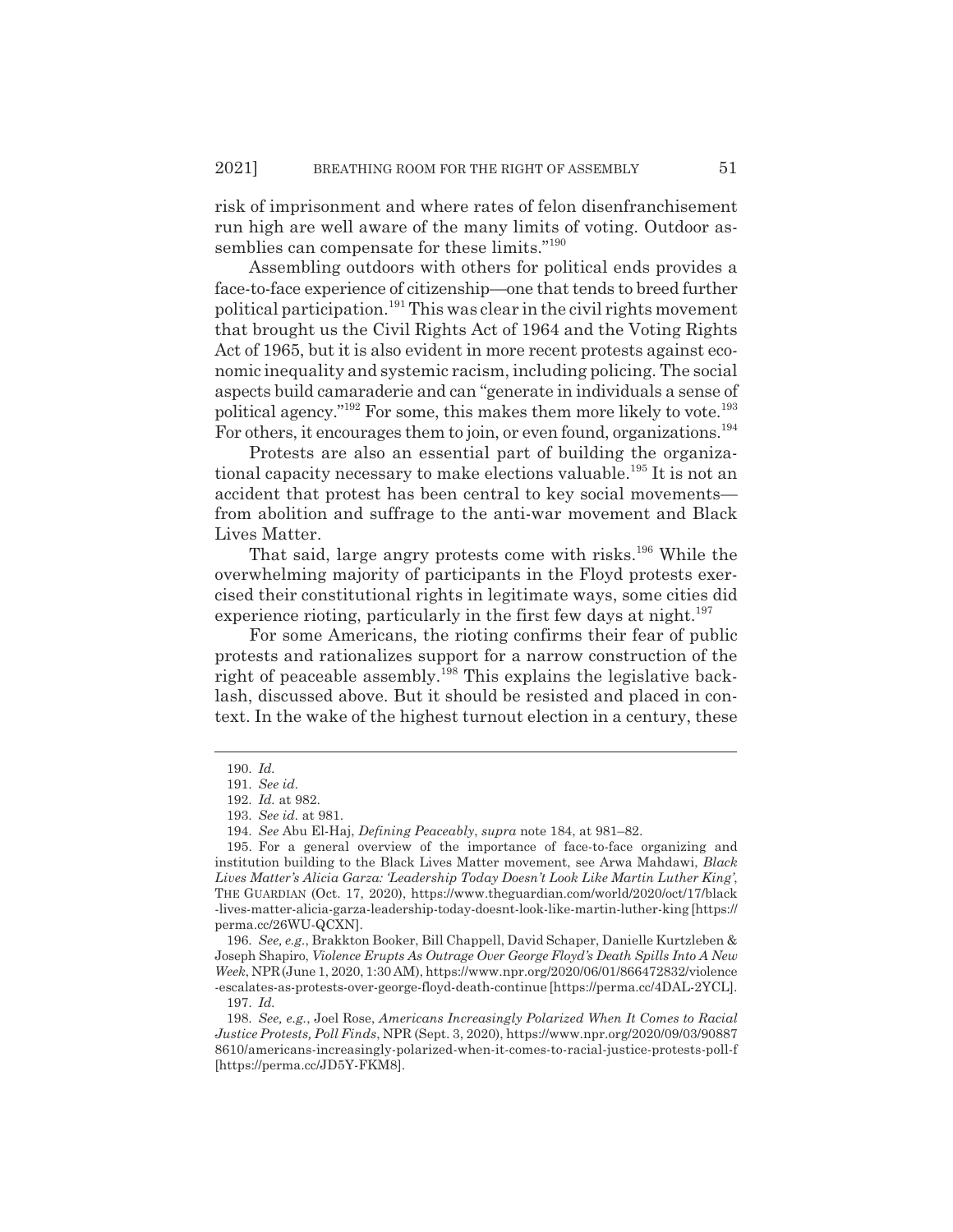same legislatures are seeking to make it harder for individuals to vote.199 These efforts too are fueled by weak First Amendment rights for voters. $200$ 

Even if it is debatable how much the changes will actually suppress voter turnout, it is worth pondering what it means for our democracy that when the people come out to exercise their political rights, the immediate response in many state legislatures is to limit, rather than lift up, the exercise of our political freedoms. Both trends reveal the importance of robust First Amendment rights at this moment when our democratic norms are being questioned and undermined at every turn.<sup>201</sup> They are symbolic of an increasingly anti-democratic trend where the response to Americans exercising their constitutional rights is to curtail them.<sup>202</sup>

If we want to shore up our democracy, state and local legislatures should be doing just the opposite. They should be using legislation to protect the constitutional rights that federal courts are reluctant to enforce. Local ordinances should be amended to clarify that participants in an assembly may not be dispersed from the streets for lack of a permit or otherwise violating time, place, or manner restrictions, absent an imminent threat of violence to persons or property. Policies should also be put in place to guide law enforcement in deciding how many participants in a crowd need to be posing an imminent threat of violence to justify dispersal of the entire crowd. State legislatures should rewrite their riot and unlawful assembly acts to make violence, or a credible imminent threat, an element of the crime—at least for crowds exercising First Amendment rights. Finally, legislatures should address the largest and most consistent threat to protesters' rights in the last decade: the overuse of individual arrests for catch-all public order offenses.<sup>203</sup> They should pass laws that clarify that individuals engaged in public assemblies may only be charged with low-level criminal offences, like disorderly

<sup>199.</sup> *See* Amy Gardner, Kate Rabinowitz & Harry Stevens, *How GOP-Backed Voting Measures Could Create Hurdles for Tens of Millions of Voters*, WASH. POST (Mar. 11, 2021), https://www.washingtonpost.com/politics/interactive/2021/voting-restrictions-re publicans-states [https://perma.cc/N6PW-59T6].

<sup>200.</sup> *Id.* (compiling bills to curtail access to vote and noting the trend as "potentially amounting to the most sweeping contraction of ballot access in the United States since the end of Reconstruction, when Southern states curtailed the voting rights of formerly enslaved Black men").

<sup>201.</sup> *See, e.g.*, Abu El-Haj, *Defining Nonviolence*, *supra* note 160, at 201, 203.

<sup>202.</sup> Gardner et al., *supra* note 199.

<sup>203.</sup> *See, e.g.*, Ryan Lucas, *Review of Federal Charges in Portland Unrest Shows Most Are Misdemeanors*, NPR (Sept. 5, 2020), https://www.npr.org/2020/09/05/909245646/re view-of-federal-charges-in-portland-unrest-show-most-are-misdemeanors [https://perma .cc/GG4K-4JSF].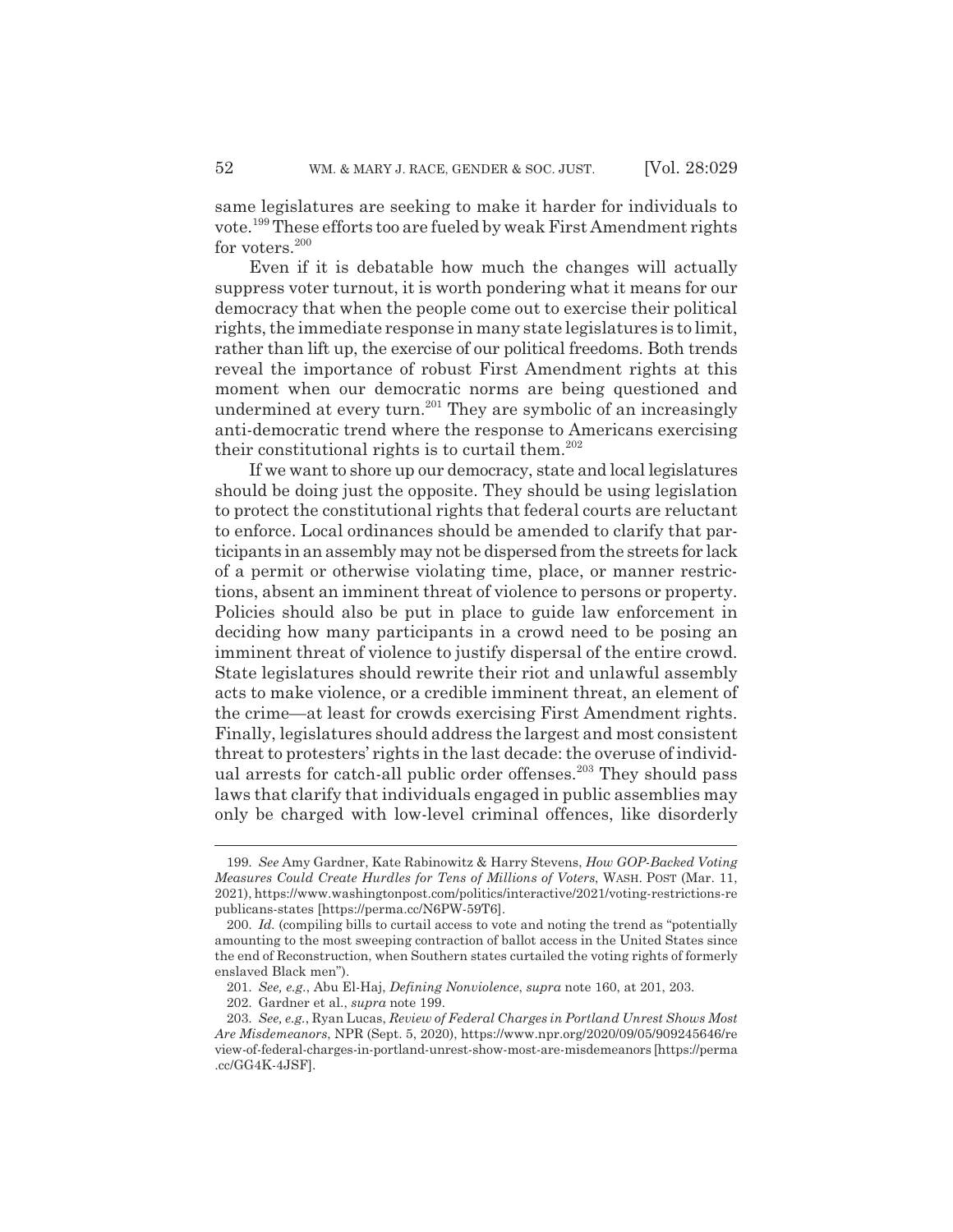conduct, when their actions pose an imminent threat of violence to persons or property. To do nothing is to condone the routine suppression of constitutionally protected activity.

#### VI. THE CAMPUS MARTIUS, DETROIT—CIRCA 1900

Conflicts over public spaces, policing, and the contours of the right of assembly were at the center of a two-year fight in Detroit at the turn of the twentieth century.<sup>204</sup>

Detroit was a bustling, vibrant city—the largest in Michigan at the end of the nineteenth century.<sup>205</sup> Three criminal ordinances governed gatherings in its public streets and squares.<sup>206</sup> The first prohibited disorderly conduct, defined as "making any noise, disturbance, or improper diversion, or any rout or riot, by which the peace and good order of the neighborhood are disturbed."<sup>207</sup> A second prohibited loitering, and the third prohibited obstructing travel on the Campus Martius, among other specified places.<sup>208</sup> The city did not require permits to gather in public, and there was no regulation of assemblies in city parks.<sup>209</sup>

Then, in 1900, the City passed an ordinance aimed to discourage noisy crowds in the Campus Martius and the central business district—particularly those singing or drumming to the inconvenience of patrons of local businesses. $^{210}$  Singing and drumming activities were associated with the Salvation Army and other outdoor evangelical preachers.<sup>211</sup> The ordinance, as passed, was unenforceable because its penalty provision was removed at some point during the legislative process. $^{212}$ 

<sup>204.</sup> The following account is taken from my dissertation, Tabatha Abu El-Haj, *Changing the People: Transformations in American Democracy (1880–1930)* 282–341 (2008) (PhD Dissertation New York University) (ProQuest) [hereinafter Abu El-Haj, *Changing the People*]. All primary citations are in the dissertation. Parts of this story were previously published in *All Assemble: Order and Disorder in Law, Politics and Culture*, 16 U. PA. J. CONST. L. 949, 992–93 (2014) [hereinafter Abu El-Haj, *All Assemble*].

<sup>205.</sup> Abu El-Haj, *Changing the People*, *supra* note 204, at 289. Detroit was also the site of one of Martin Luther King, Jr.'s largest and deadliest civil rights marches; drawing a crowd of about 125,000 to the streets, the 1967 march left 43 people dead. *See* Aguilar, *Protests Continue*, *supra* note 25. The city has one of the largest chapters of the NAACP and is the home of a strong labor movement. *Id.*; Waldmeir, *supra* note 3.

<sup>206.</sup> Abu El-Haj, *Changing the People*, *supra* note 204, at 289.

<sup>207.</sup> Detroit, Mich., THE REVISED ORDINANCES OF THE CITY OF DETROIT tit. VI, *The Public Peace, ch. LXIII*, The Public Peace, § 2 (1884).

<sup>208.</sup> Abu El-Haj, *Changing the People*, *supra* note 204, at 289–90.

<sup>209.</sup> *Id.* at 290.

<sup>210.</sup> *Id.* at 291–92.

<sup>211.</sup> *Id.* at 194.

<sup>212.</sup> *Id.* at 292.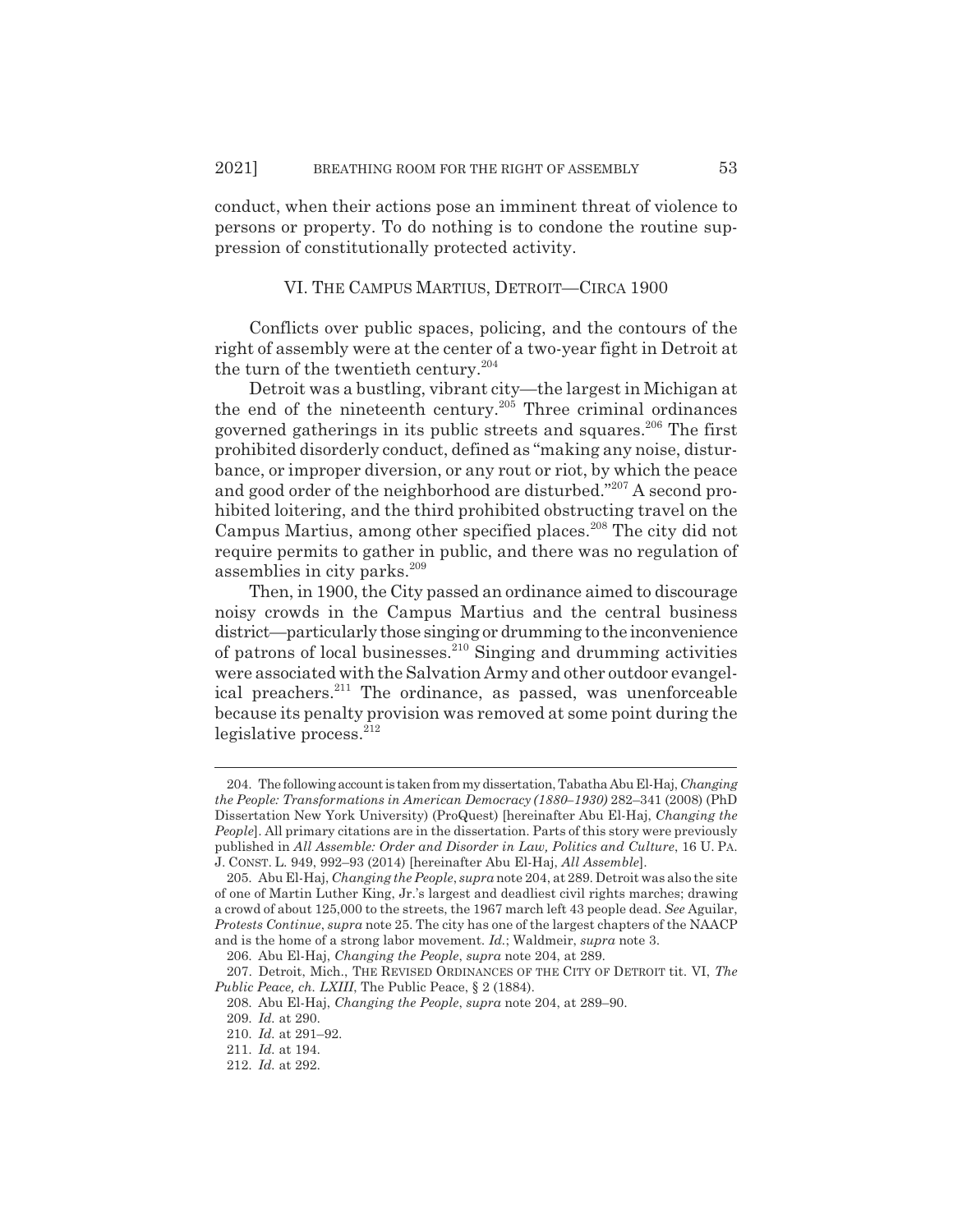This did not please local business owners on the Campus Martius who objected to the open-air religious services on the square.<sup>213</sup> They contended that the religious crowds impeded their businesses and that regulating them was not an infringement of the right of public assembly because they were nuisances.<sup>214</sup> Their argument gained traction with the appointment of a new Republican police commissioner.<sup>215</sup> On his third day in office, Commissioner Frank C. Andrews announced his intention to exclude a single tax speaker from the Campus Martius in response to a petition from local businesses.  $216$ Public reaction was mixed.<sup>217</sup> The Salvation Army and the other regular speaker would be left alone for now.<sup>218</sup>

*The Detroit Free Press* praised the action, but Tom Bawden, the single tax speaker, would have none of it.<sup>219</sup> Defying the new Commissioner, he spoke as usual that night on the Campus Martius.<sup>220</sup> The police were flustered but eventually dispersed the crowd gathered around him without much incident.<sup>221</sup>

The following morning, the City's Democratic Mayor was incensed, and announced his intention to be on the Campus Martius that night to secure the people's constitutional right of peaceable assembly:

When it comes to rushing people away, as I am told was done last night . . . I advise them to stay where they are and stand on their rights. The people have the right to assemble on the streets, and so long as they are not creating a disturbance the only province of the police is to see that a way is kept clear, so that traffic is not obstructed.<sup>222</sup>

Denying that the crowds on the Campus were a nuisance, he cautioned Commissioner Andrews against singling out Tom Bawden.<sup>223</sup>

That night a crowd of about ten to twelve thousand gathered, but the event descended into a riot.<sup>224</sup> Trouble started when police

224. *Id.*

<sup>213.</sup> *Id.* at 296.

<sup>214.</sup> Abu El-Haj, *Changing the People*, *supra* note 204.

<sup>215.</sup> *Id.* at 295. The Republican police commissioner was appointed by Detroit's Common Council. *Id.*

<sup>216.</sup> *Id.* at 296.

<sup>217.</sup> *See id.* at 296–98.

<sup>218.</sup> *Id.* at 296.

<sup>219.</sup> Abu El-Haj, *Changing the People*, *supra* note 204, at 296.

<sup>220.</sup> *Id.* at 296, 298.

<sup>221.</sup> *Riot Raged in the Streets*, DETROIT FREE PRESS, May 11, 1901, at 1 [hereinafter *Riot Raged*].

<sup>222.</sup> *Maybury to Be There Tonight*, THE EVENING NEWS, May 10, 1901, at 1.

<sup>223.</sup> Abu El-Haj, *Changing the People*, *supra* note 204, at 299.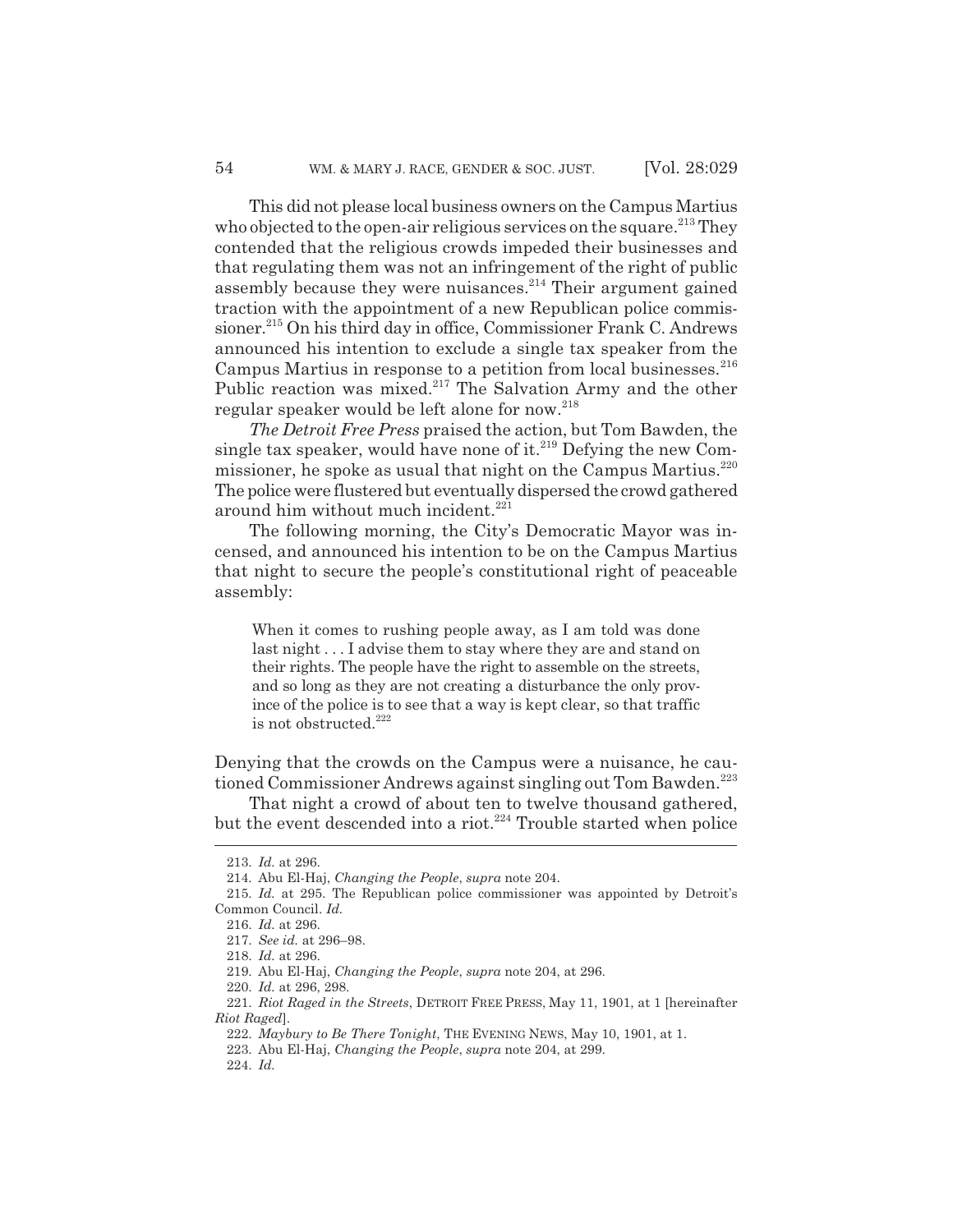turned on the Salvation Army with water hoses.<sup>225</sup> The Army did not fold. Instead, it cut the hose.<sup>226</sup> Meanwhile, elsewhere on the Campus, Mayor Maybury gave a speech which characterized the Police Commissioners' actions as an attack on free speech and assembly, invoking memories of the American Revolution:

I will not uphold rioting and I disparage bitter speech. But, my friends, I will always be found upholding that right of every American citizen—free speech. (Cheers.) The birth of our republic grew out of just such gatherings as this and gathered for the same causes. Sacred old Boston common had been used as a public meeting spot for years, until one day the minions of King George drove the crowds from it and—The American revolution followed, giving to us all the liberties which are now in jeopardy. $227$ 

After the Mayor's speech, everything quickly spun out of control.<sup>228</sup> The riot lasted for four hours.<sup>229</sup> Although no one died, seventeen people were injured.<sup>230</sup>

Commissioner Andrews made a formal statement the following morning. Announcing his "deep[] regret" about the "unfortunate occurrences of last night," he blamed Mayor Maybury's irresponsible speech for the riot. $231$  He also announced that he would not be enforcing the 1900 Campus ordinance without the Mayor's support.<sup>232</sup>

*The Evening News*, a Democratic paper, conceded that "gatherings which block the public highways may not be strictly within the constitutional rights of the populace," but argued that "custom and long sufferance" had given rise to an expectation that they would not be dispersed for such obstruction.<sup>233</sup> The editorial insisted, "It was not a disorderly mob which Mr. Andrews attempted to disperse. It was the people of the city of Detroit gathered to protest against official measures which they regarded as oppressive."234 The debate about the contours of the right of assembly continued in the city papers for over a week, with competing views published in the two major papers.<sup>235</sup>

<sup>225.</sup> *Id.* at 299–300.

<sup>226.</sup> *Id.*

<sup>227.</sup> *Riot Raged*, *supra* note 221, at 7.

<sup>228.</sup> *Id.*

<sup>229.</sup> *See id.* at 1.

<sup>230.</sup> *See id.*

<sup>231.</sup> *Id.* ("The department carried out the order [to prevent the streets from being blocked] successfully until the interference of Mayor Maybury in his public suggestions and utterances to the gathering.").

<sup>232.</sup> *Id.*

<sup>233.</sup> Editorial, *The Work of a Russian Cossack*, THE EVENING NEWS, May 11, 1901, at 2. 234. *Id.*

<sup>235.</sup> Abu El-Haj, *Changing the People*, *supra*note 204, at 296–302 (detailing the debate).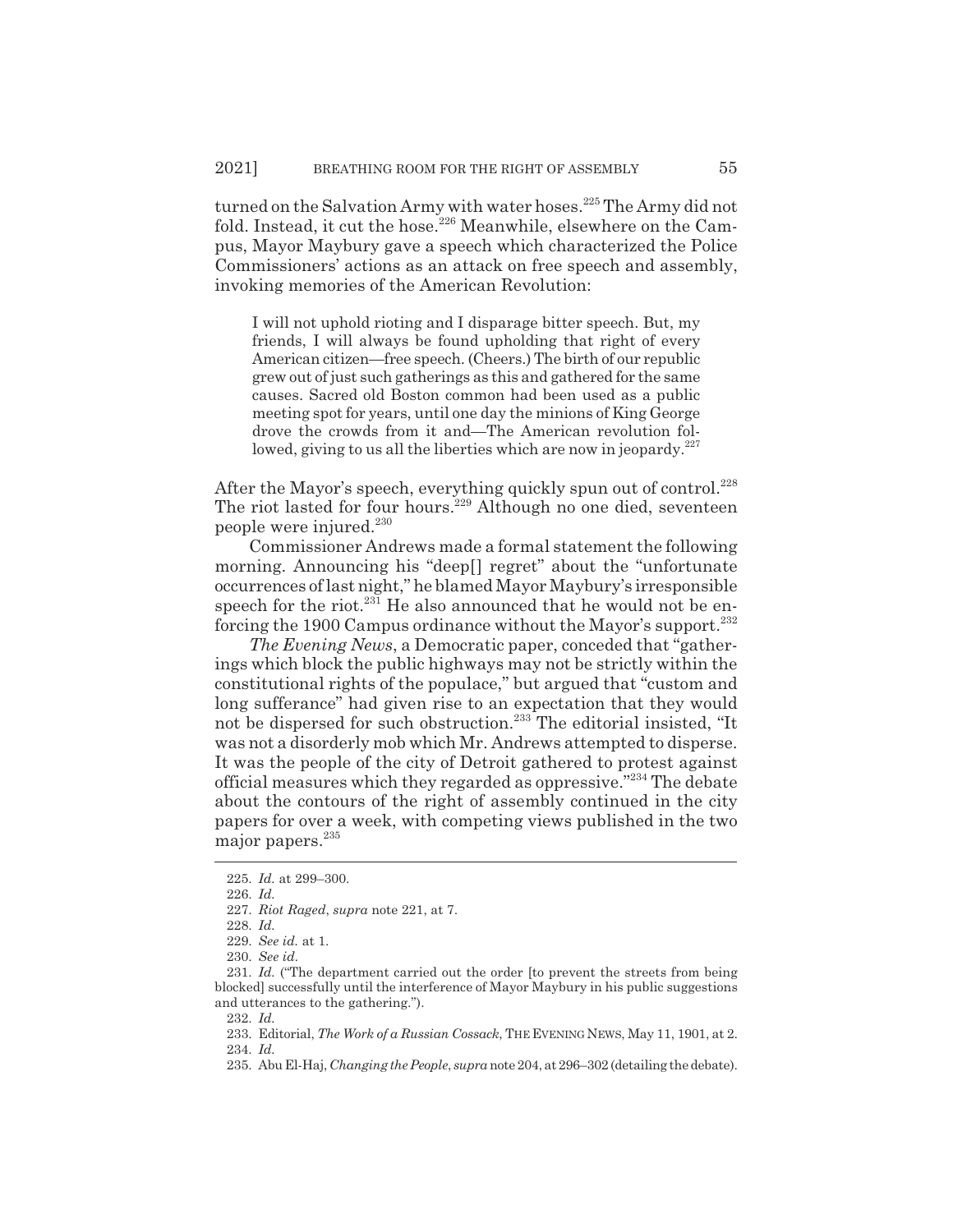The entire controversy prompted the Common Council to consider, for the first time, passing a permit requirement for gatherings on the Campus Martius.<sup>236</sup> The Koch ordinance, as it would come to be known, as amended, prohibited public gatherings within a halfmile radius of City Hall (including the Campus Martius) in the absence of advanced permission from the Mayor and laid out penalties for violating it.237 It also, however, prevented "the Mayor 'from granting a permission to any one person for more than one night a week.'"238 The ordinance eventually passed after being vetoed by Mayor Maybury, who objected to the permit requirement as an infringement on free speech at odds with Americans' customary tolerance of spontaneous addresses and political crowds.<sup>239</sup>

The day after passing, the ordinance was promptly violated by three religious speakers, including Ensign Crawford of the Salvation Army.<sup>240</sup> The three were arrested and ordered to appear in the Recorder's Court.<sup>241</sup> The case was continued.<sup>242</sup> About six weeks later, Tom Bawden was arrested for violating the ordinance.<sup>243</sup> Bawden's only argument in court was that the ordinance was:

[A]n unwarranted infringement of the personal liberty of the citizen of the city of Detroit, who has of common right the privilege of peaceably addressing his fellow citizens upon any subject they care to hear him upon, so long as said speaker does not produce disorder, nor conduce to or provoke riot, but behaves himself in a lawful manner.<sup>244</sup>

The Recorder's Court agreed, dismissing the criminal charge.<sup>245</sup> Judge Phelan held that the Campus Martius was not a public highway: "The name itself implies a home for the people. Its literal meaning being a field for the people."246 In addition, "history shows that it was used for no one purpose oftener than the assembling of its citizens where any person whom the people would listen to was

<sup>236.</sup> *Id.* at 307.

<sup>237.</sup> *Id.* at 300–05 (describing in detail the public and legislative debate prior to passage).

<sup>238.</sup> *Id.* at 310–11.

<sup>239.</sup> *Id.* at 311–12.

<sup>240.</sup> *Id.* at 313.

<sup>241.</sup> Abu El-Haj, *Changing the People*, *supra* note 204, at 313.

<sup>242.</sup> *Id.* at 332.

<sup>243.</sup> *See id.*

<sup>244.</sup> *Judge Phalen* [sic] *Declares New Ordinance Unreasonable*, THE EVENING NEWS, Aug. 6, 1901, at 5 (as characterized in the opinion of the court). Bawden also argued that the ordinance was unreasonable. *Id.*

<sup>245.</sup> *Id.*

<sup>246.</sup> *Id.*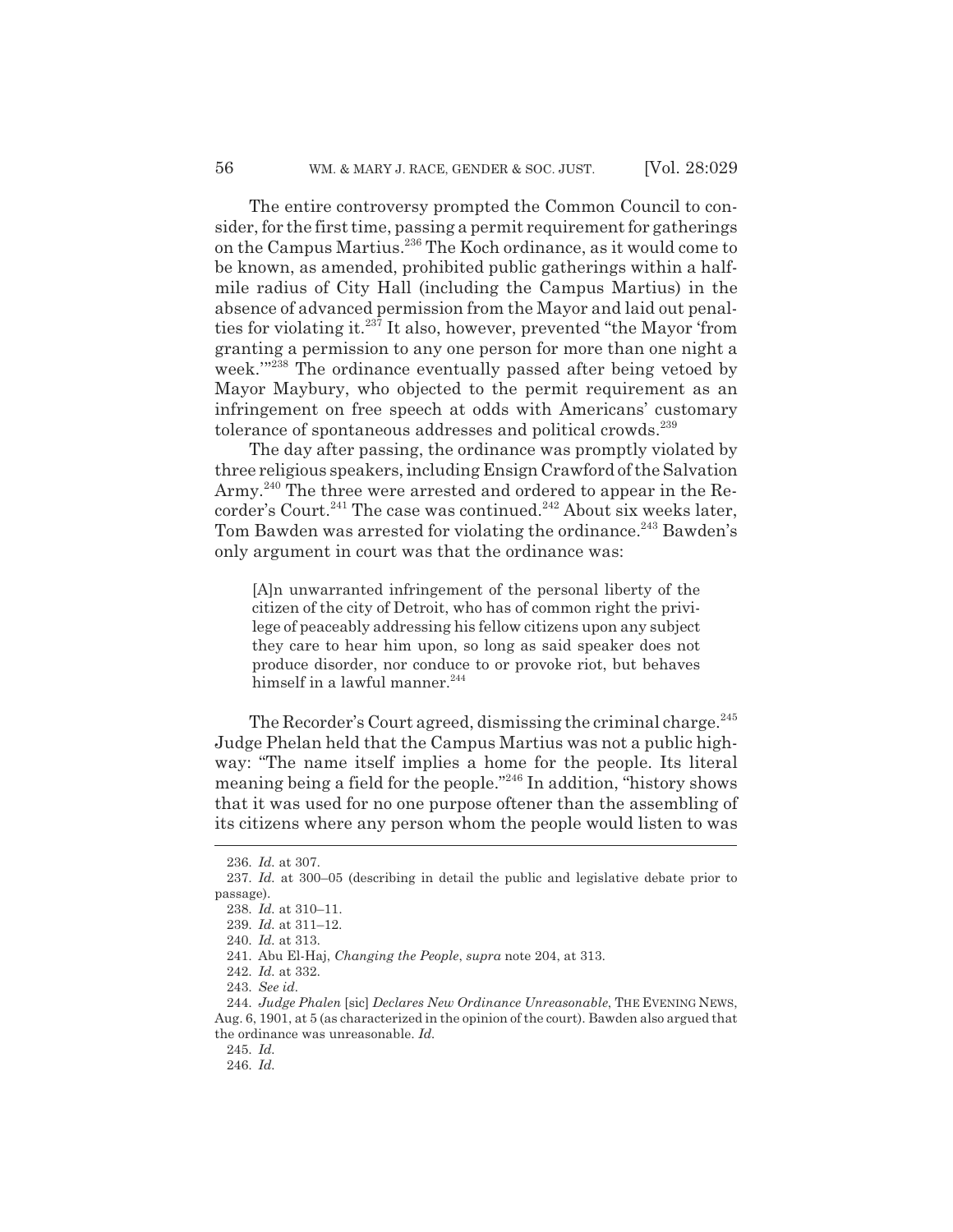permitted to address them."247 Therefore, "in this respect the people of this city have superior rights in the Campus Martius than in an ordinary highway, in that in a highway the public generally has only an easement or right [sic] of passage therein . . . . "<sup>248</sup> The decision prompted another round of public debate—including nationally—about the scope of the right of assembly.<sup>249</sup> During this entire period, the Mayor refused to issue any permits to any speakers on the Campus Martius.<sup>250</sup>

Ultimately, although Judge Phelan of the Recorder's Court had precedent on his side, the Michigan Supreme Court reversed his decision in a trend that explains why today few question the constitutionality of permit requirements for public assemblies and marches.<sup>251</sup>

But what is most striking is what happened next. Led by the Salvation Army, local speakers resisted—largely by engaging in gatherings that were not technically covered by the ordinance, such as those without music.<sup>252</sup> Two months later, "the Salvation Army had launched an all-out campaign, bringing Major Blanche Cox in from Indianapolis to lead the effort."253 "As soon as she arrived, she defiantly held outdoor services at various locations within the halfmile circle without a permit"—although never on the Campus Martius itself.254 And it worked.

The Koch Campus Ordinance was amended at the beginning of April 1902.<sup>255</sup> Between her arrival in January and that time, Major Cox had been arrested more than eight times and served several stints in the workhouse because the Salvation Army opposed paying fines on the principle that its money should be spent on the poor. $256$ She was not alone.<sup>257</sup> The City arrested a number of other local street speakers and members of the Salvation Army for resisting the ordinance.258 During that time, various constituencies came to seek repeal.259 What they got was reform: the new ordinance "split the

<sup>247.</sup> *Id.* (quoting opinion of court) (internal quotation marks omitted).

<sup>248.</sup> *Id.* (quoting opinion of court) (internal quotation marks omitted).

<sup>249.</sup> *See, e.g.*, Abu El-Haj, *Changing the People*, *supra* note 204, at 311–16.

<sup>250.</sup> *Id.* at 324.

<sup>251.</sup> *See id.* at 324, 328–29 (detailing the constitutional arguments and the basis of the Michigan Supreme Court's decisions); *see also* Tabatha Abu El-Haj, *The Neglected Right of Assembly*, 56 UCLA L. REV. 543 (2009).

<sup>252.</sup> Abu El-Haj, *Changing the People*, *supra* note 204, at 330.

<sup>253.</sup> *Id.* at 331.

<sup>254.</sup> *Id.*

<sup>255.</sup> Abu El-Haj, *All Assemble*, *supra* note 204, at 1023.

<sup>256.</sup> Abu El-Haj, *Changing the People*, *supra* note 204, at 334–35.

<sup>257.</sup> *Id.*

<sup>258.</sup> *Id.*

<sup>259.</sup> *See id.* at 335.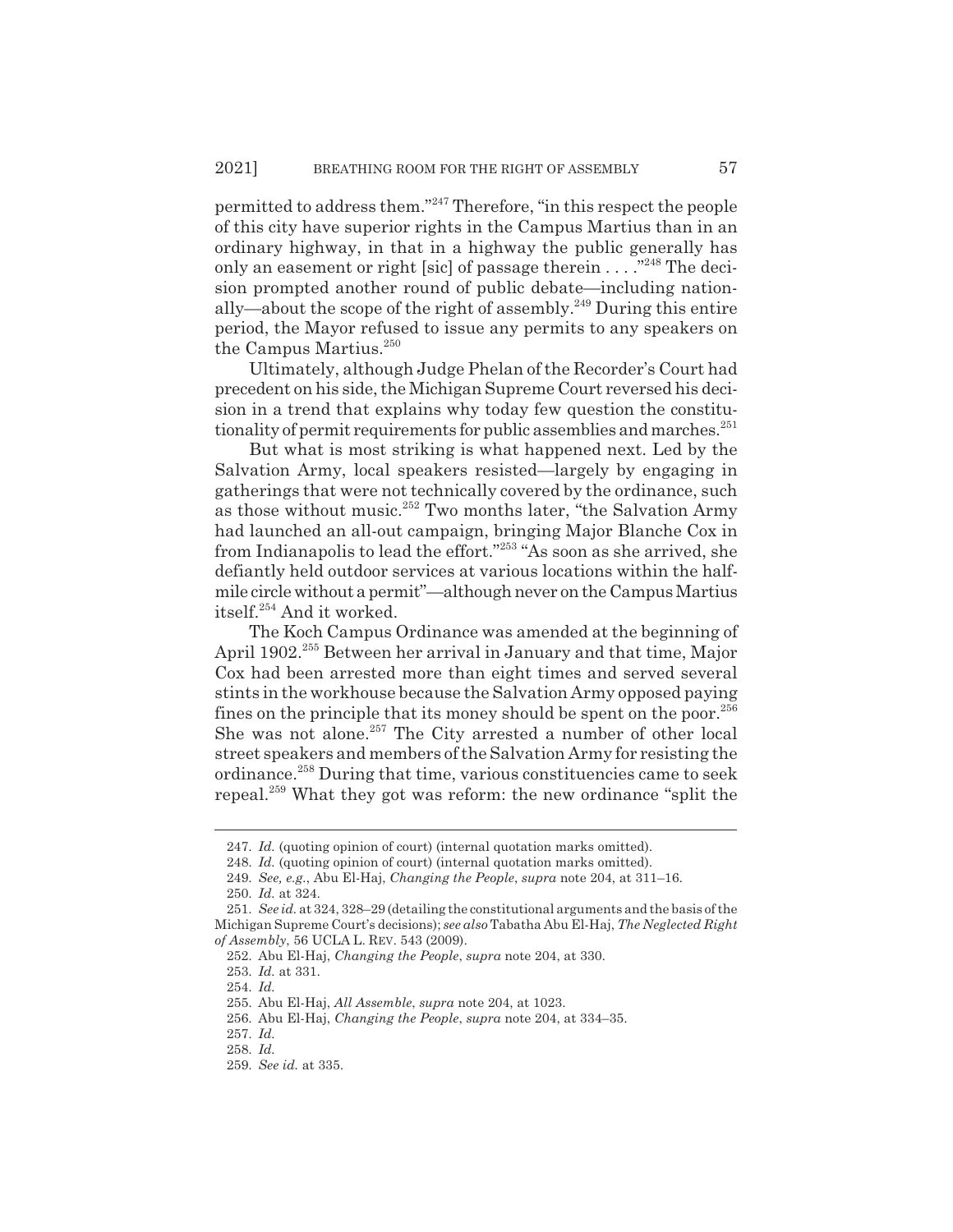covered half-mile radius from City Hall into two regulatory spaces."260 No permits would be granted in the first location, which included the Campus Martius and a small part of Woodward Avenue.<sup>261</sup> The other portion, did allow permits for regular speakers.<sup>262</sup> The new ordinance, importantly, did not apply to processions—a concession to both the Salvation Army and prior precedent.<sup>263</sup> The newspapers were generally satisfied.<sup>264</sup> The Salvation Army was not.<sup>265</sup>

The story of the Campus Martius and the Salvation Army's struggles to challenge it reveals how contemporary conceptions of the scope of First Amendment rights for protesters stand in stark contrast to the attitudes of previous generations of Americans something that originalists, textualists, and conservatives should duly note. As the above shows, Americans in the late nineteenth century largely displayed a broad constitutional commitment to a right of assembly and willingness to accommodate unruly and disruptive crowds. They understood that to serve its unique function in our democracy, outdoor assemblies must be permitted to be spontaneous and to have access to public spaces—even when inconvenient.<sup>266</sup>

A 1901 editorial in *The Evening News* reflects this high tolerance for the irritations that come with the people outdoors:

When the people at large want to assemble to discuss public affairs, they are not under any obligation to "hire a hall." The open public squares are theirs to use for such a purpose. . . . When they come out in their thousands, and fill the public squares for a peaceful and orderly purpose, they literally take possession of and make use of their own property, *and, for the time being, the ordinary law of the road is suspended.* . . . Some lawyers might cavil at this, but the custom is universal in free countries, and the well-established custom is law. $267$ 

What is most striking is that while the editorial acknowledged that the main purpose of a road is travel, and, as such, the roadways should not be obstructed, it emphasized that the gatherings of citizens have traditionally been exempted from that general principle.<sup>268</sup> No

<sup>260.</sup> *Id.* at 340.

<sup>261.</sup> *Id.*

<sup>262.</sup> *See* Abu El-Haj, *Changing the People*, *supra* note 204, at 341.

<sup>263.</sup> *Id.*

<sup>264.</sup> *Id.*

<sup>265.</sup> *Id.*

<sup>266.</sup> *Id.*

<sup>267.</sup> Editorial, *The Law of the Road*, THE EVENING NEWS, May 20, 1901, at 2 (emphasis added).

<sup>268.</sup> *See id.*